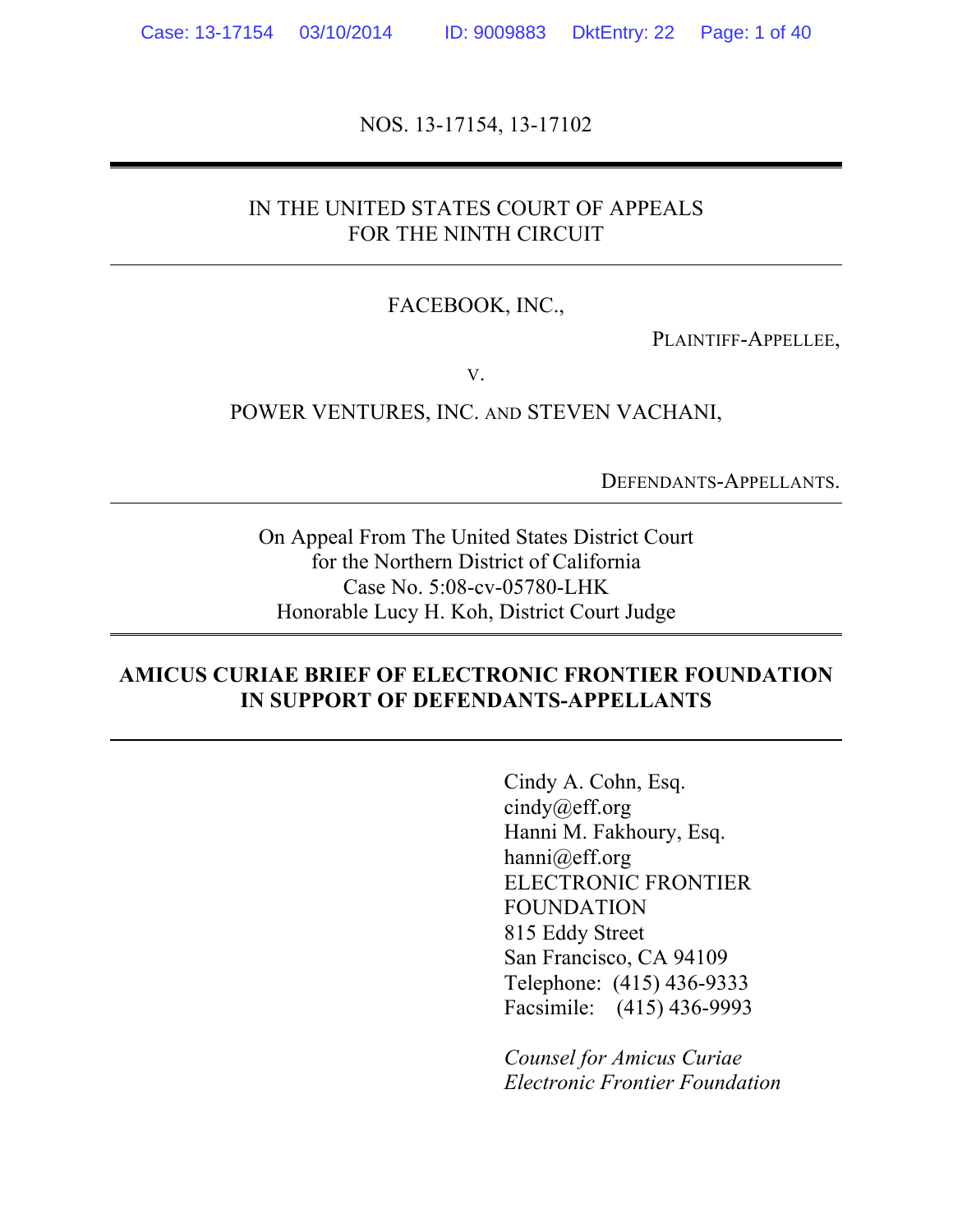## **DISCLOSURE OF CORPORATE AFFILIATIONS AND OTHER ENTITIES WITH A DIRECT FINANCIAL INTEREST IN LITIGATION**

Pursuant to Rule 26.1 of the Federal Rules of Appellate Procedure, amicus curiae Electronic Frontier Foundation states that it does not have a parent corporation, and that no publicly held corporation owns 10% or more of the stock of amicus.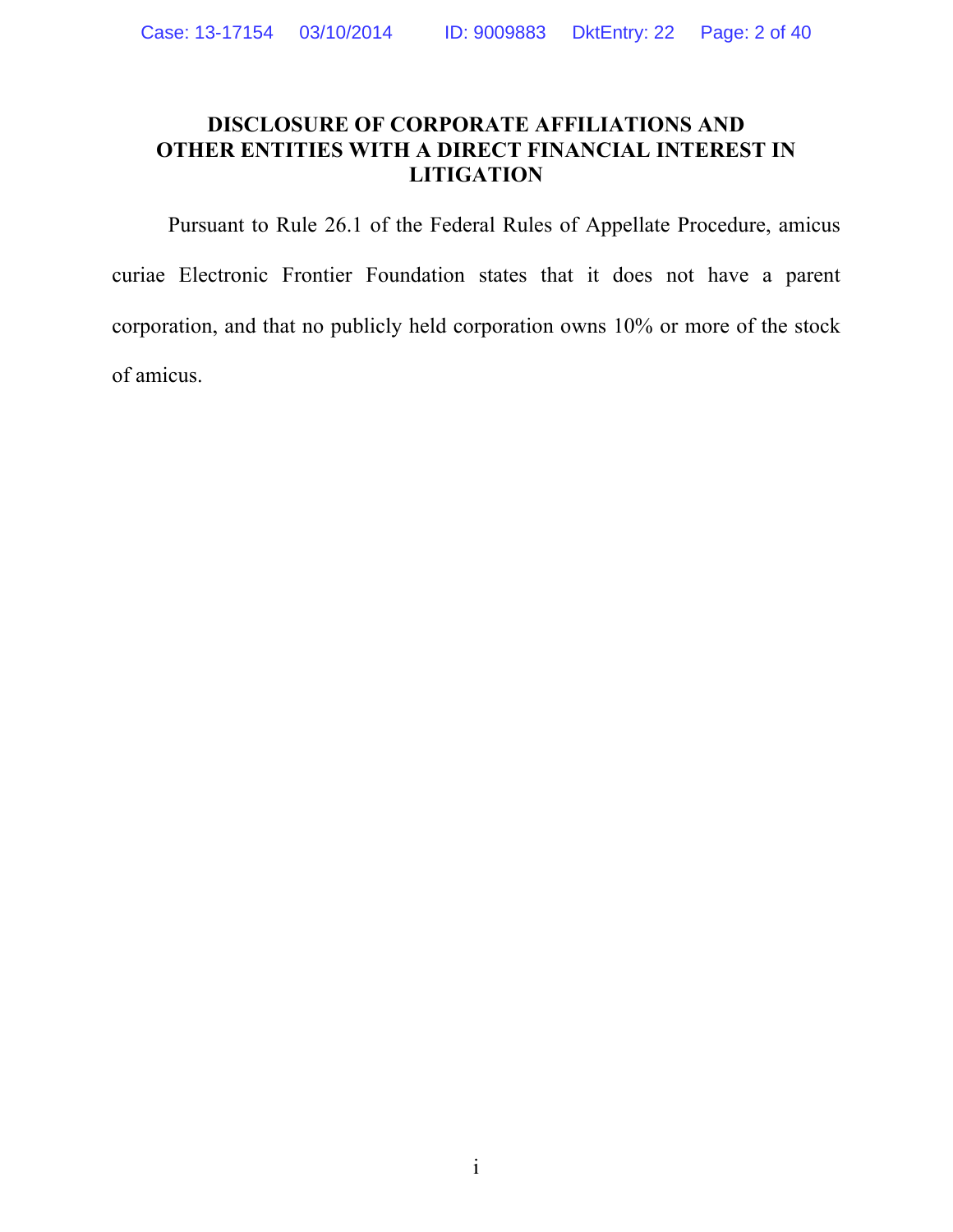# **TABLE OF CONTENTS**

| $I_{\cdot}$ | THERE ARE DISPUTED MATERIAL FACTS ABOUT |                                                                                                                    |    |
|-------------|-----------------------------------------|--------------------------------------------------------------------------------------------------------------------|----|
|             | A.                                      | Section 502 and the CFAA Must Be Interpreted Narrowly  3                                                           |    |
|             | B.                                      | Avoiding an IP Address Block Is a Common Technical                                                                 |    |
|             | $C_{\cdot}$                             | There Should Be No § 502 and CFAA Liability for<br>Circumventing a Technical Barrier That Only Enforces a          |    |
|             | D.                                      | Imposing § 502 and CFAA Liability On a Product That Is<br>Merely Capable of Circumventing A Technical Barrier Puts |    |
| II.         |                                         | POWER DID NOT "INITIATE" "MATERIALLY<br>MISLEADING" MESSAGES UNDER CAN-SPAM 17                                     |    |
|             |                                         | A. This Case Falls Outside the Problem CAN-SPAM Was                                                                |    |
|             | <b>B.</b>                               | Facebook Sufficiently "Initiated" the Messages for Purposes of                                                     | 21 |
|             | $\mathbf{C}$ .                          | There Are Significant Questions of Fact About Whether the                                                          |    |
|             | D.                                      | All Retailers and Individual Users Who Send Commercial<br>Messages Through Facebook are in Violation of CAN-SPAM   | 29 |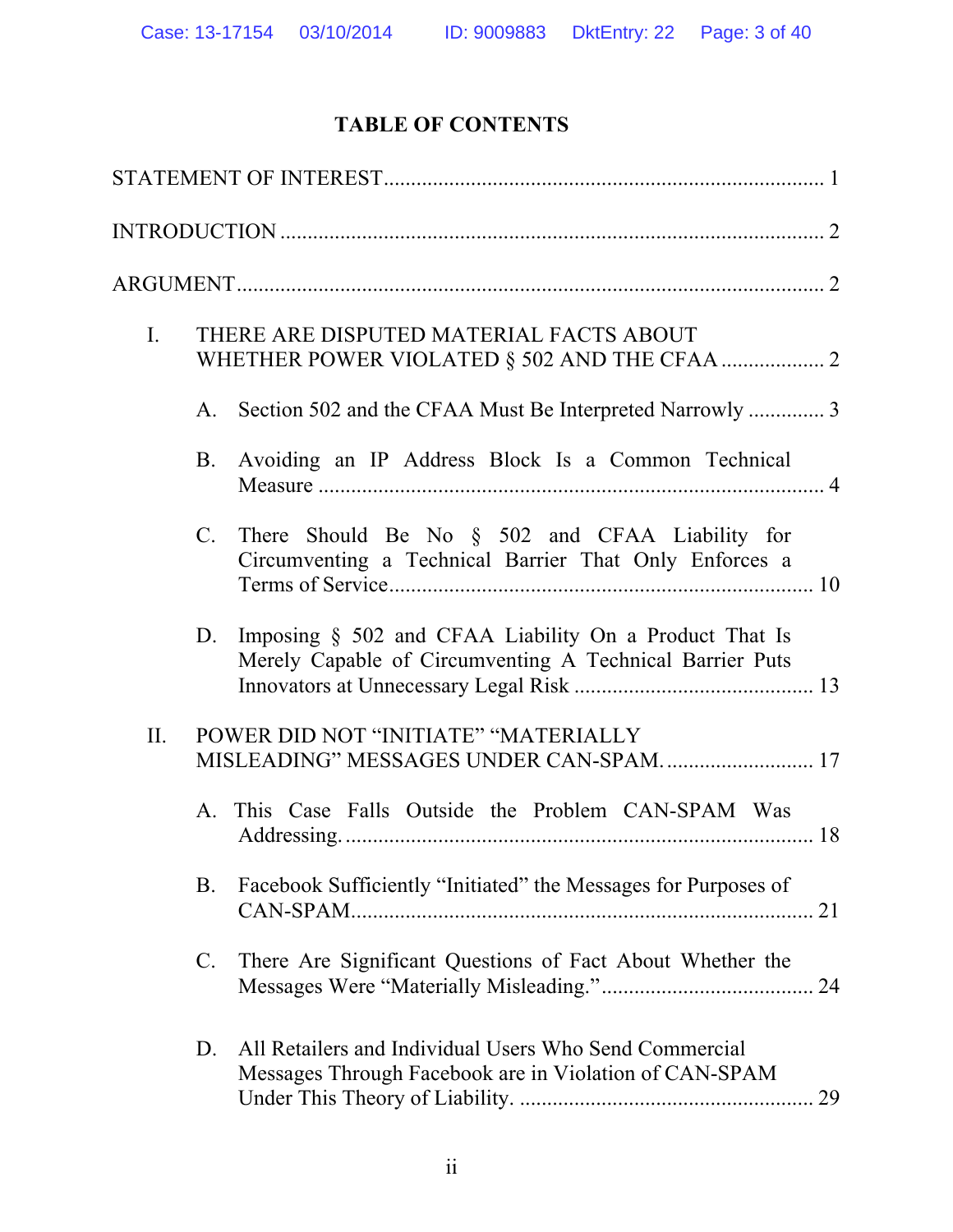CONCLUSION ....................................................................................... 31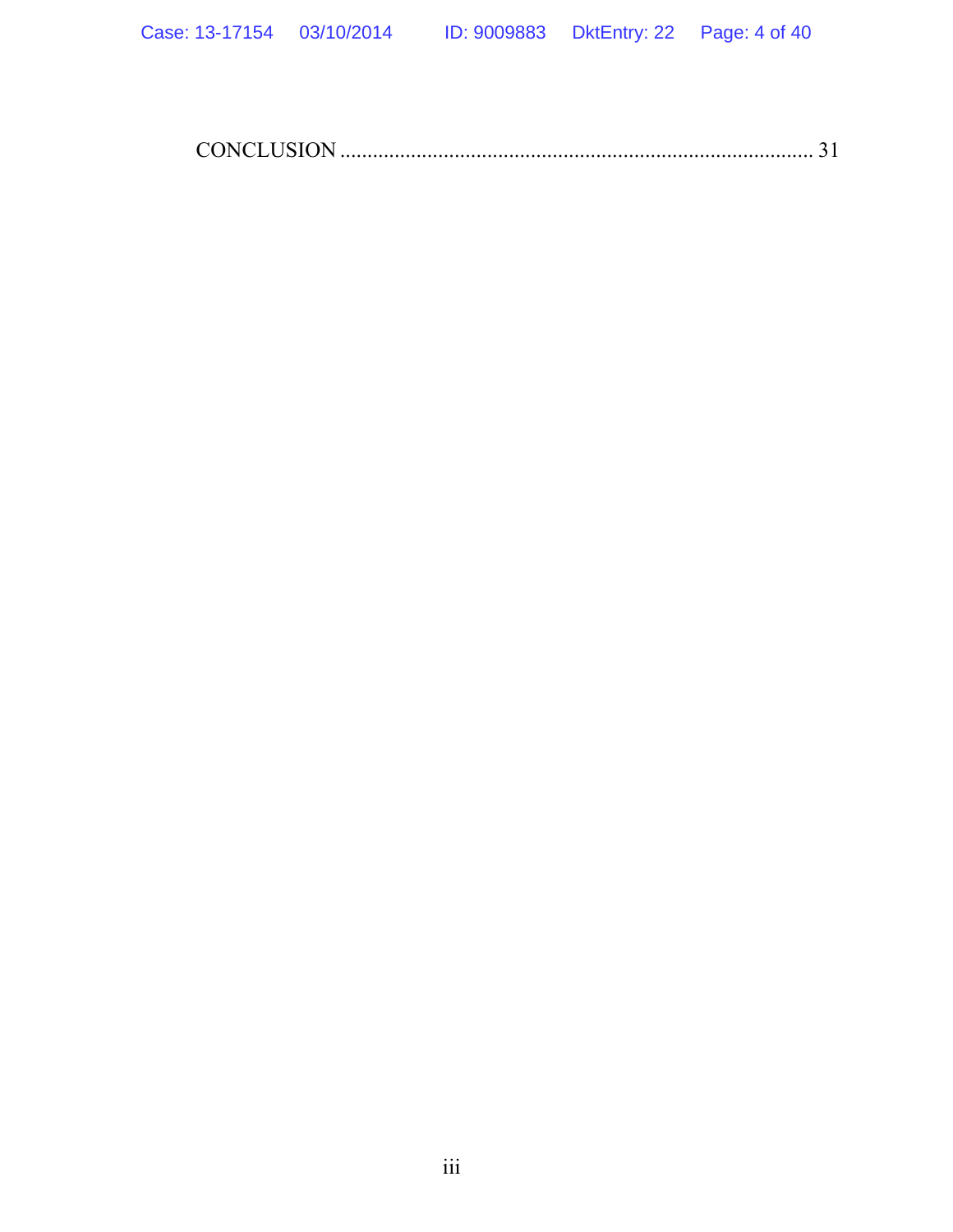## **TABLE OF AUTHORITIES**

## **Federal Cases**

| Basic, Inc. v. Levinson,                         |    |
|--------------------------------------------------|----|
| Brody v. Transitional Hospitals Corp.,           |    |
| Chicago v. Morales,                              |    |
| <i>Foti v. City of Menlo Park,</i>               |    |
| Gordon v. Virtumundo, Inc.,                      |    |
| Grayned v. Rockford,                             |    |
| Griffin v. Oceanic Contractors, Inc.,            |    |
| LVRC Holdings LLC v. Brekka,                     |    |
| Mutiven, Inc. v. Cisco Sys., Inc.,               |    |
| Omega World Travel, Inc. v. Mummagraphics, Inc., |    |
| State of California ex rel. Lockyer v. F.E.R.C., | 25 |
| United States v. Gaudin,                         |    |
| United States v. Ladum,                          |    |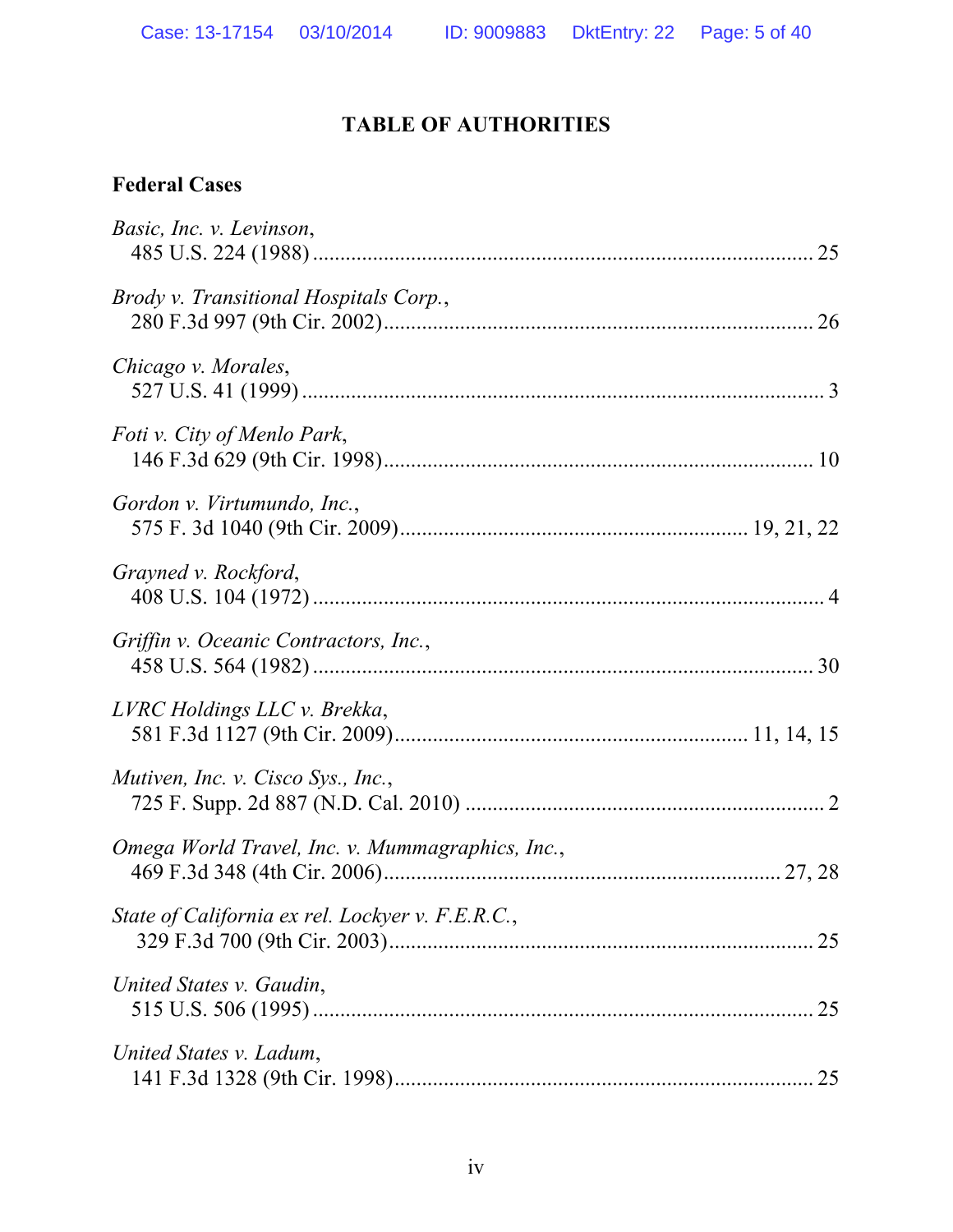| United States v. Nosal,    |  |
|----------------------------|--|
| United States v. Skilling, |  |
| United States v. Watkins,  |  |

## **Statutes**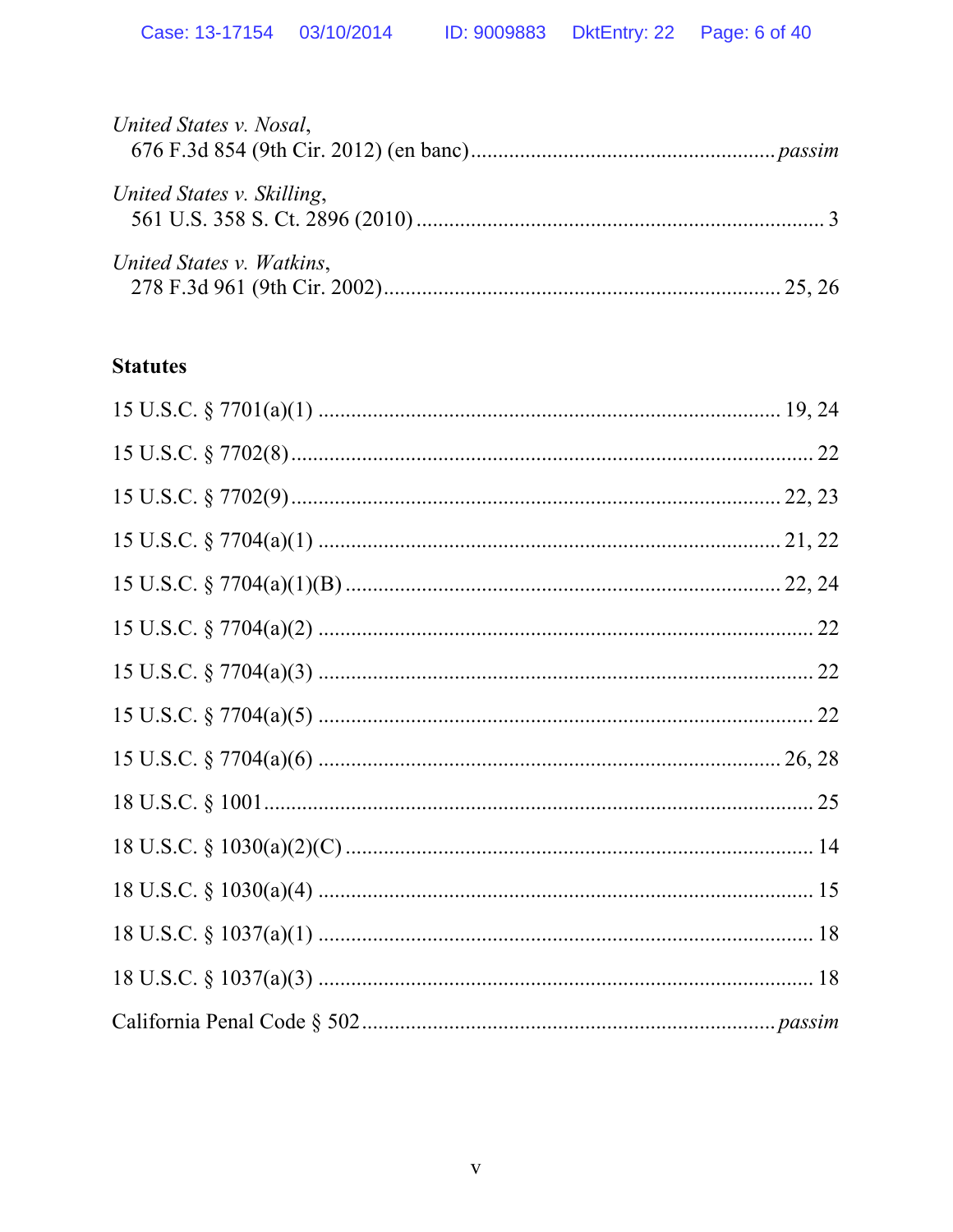# **Legislative Materials**

| S. Rep. No. 108-102, (2003)                                                                                                                           |  |
|-------------------------------------------------------------------------------------------------------------------------------------------------------|--|
| <b>Other Authorities</b>                                                                                                                              |  |
| American Registry for Internet Numbers, "Internet Number Resource"                                                                                    |  |
| Dan Jerker B. Svantesson, Geo-Location Technologies and Other Means of<br>Placing Borders on the "Borderless" Internet, 23 J. Marshall J. Computer &  |  |
| Eric A. Hall, <i>Internet Core Protocols: The Definitive Guide</i> (O'Reilly and                                                                      |  |
| Facebook Statement of Rights and Responsibilities, 9(8), last revised November                                                                        |  |
| Jennifer Valentino-Devries, Jeremy Singer-Vine and Ashkan Soltani, "Websites<br>Vary Prices, Deals Based on Users' Information," Wall Street Journal, |  |
| Orin S. Kerr, Vagueness Challenges to the Computer Fraud and Abuse Act, 94                                                                            |  |
| Radia Perlman, <i>Interconnections</i> , <i>Second Edition</i> (Addison Wesley Longman,                                                               |  |
| Simson Garfinkel and Gene Spafford, Practical Unix and Internet Security, 484                                                                         |  |
| Testimony of Seth Schoen before the United States Sentencing Commission                                                                               |  |
|                                                                                                                                                       |  |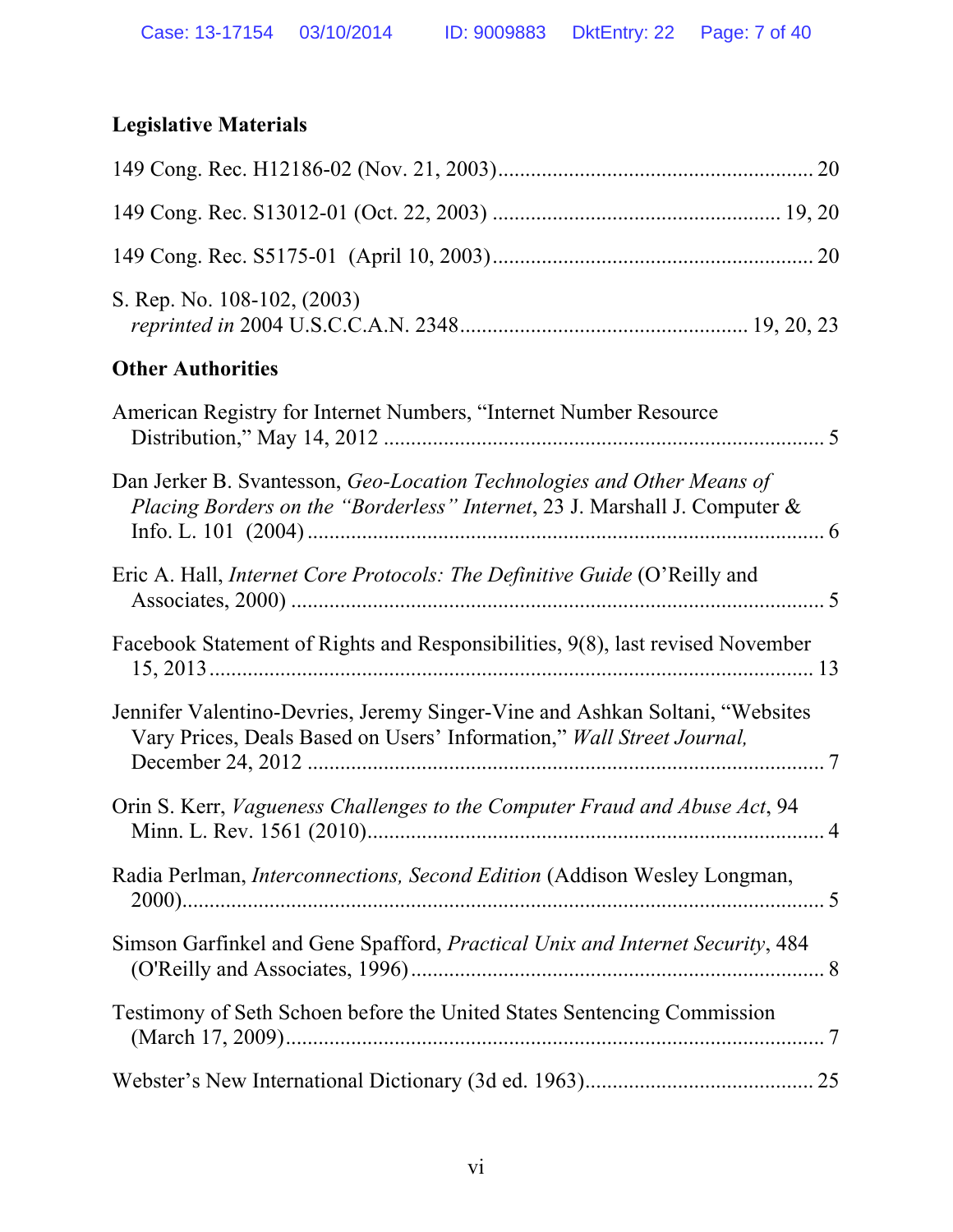#### **STATEMENT OF INTEREST**

The Electronic Frontier Foundation ("EFF") is a nonprofit, membersupported civil liberties organization working to protect digital rights. EFF's interest in this case is the principled and fair application of the law to online activities and systems, especially as the law affects both the users of the system and innovators who improve user experience. EFF is especially concerned about Facebook's core claim, accepted by the District Court: that Facebook users who chose to use third parties to automate access to their information stored with Facebook expose the third parties that assist them, and potentially themselves, to serious civil and criminal liability.

Pursuant to Federal Rule of Appellate Procedure 29(c)(5), no one, except for undersigned counsel, has authored the brief in whole or in part, or contributed money towards the preparation of this brief. Neither party opposes the filing of this brief.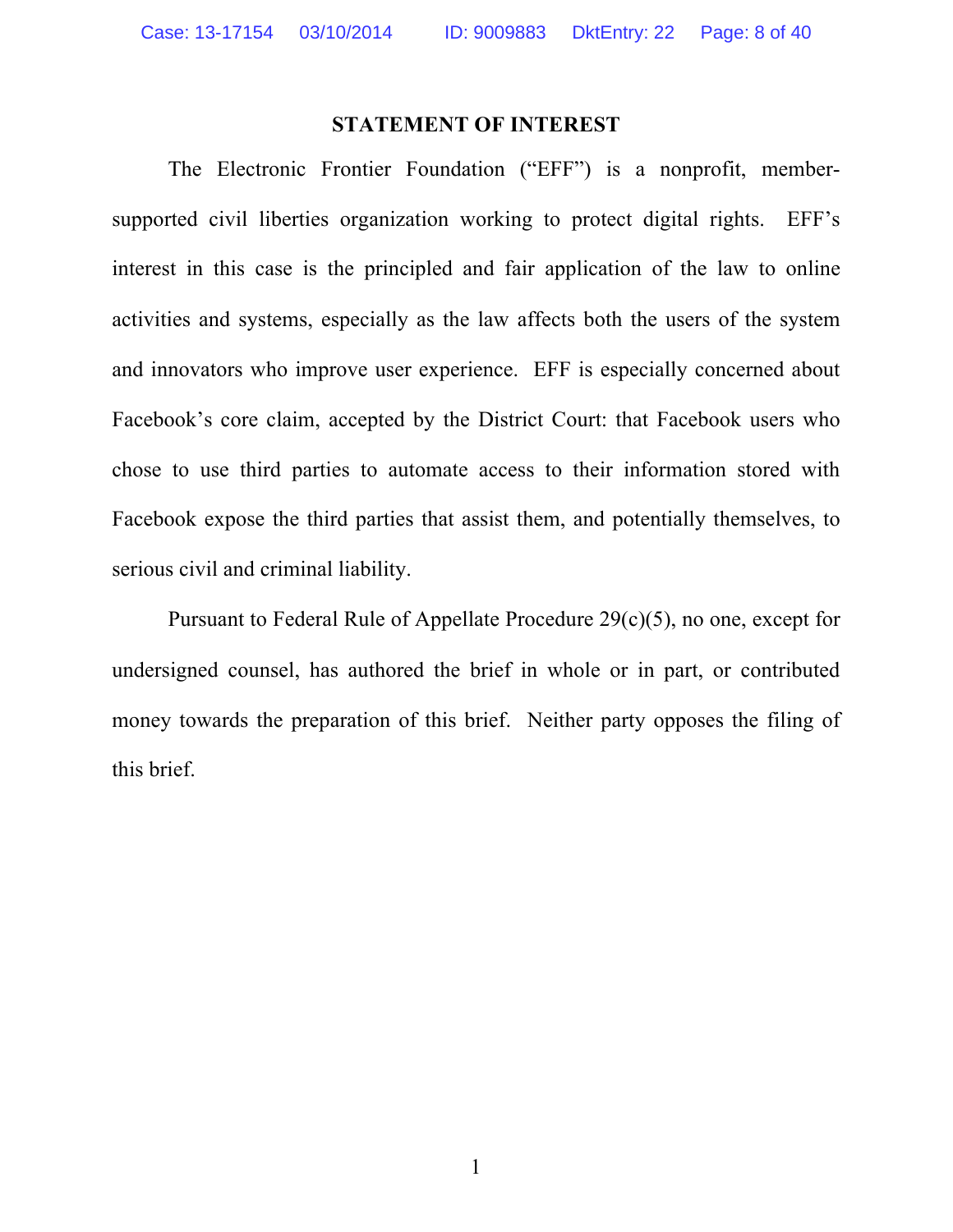#### **INTRODUCTION**

Accepting Facebook's claims, the District Court stretched three statutes – California Penal Code § 502, the Computer Fraud and Abuse Act ("CFAA"), 18 U.S.C. § 1030 and the Controlling the Assault of Non-Solicited Pornography and Marketing Act of 2003 ("CAN-SPAM"), 15 U.S.C. § 7701, et seq. – far beyond their drafter's intent. Facebook's claims of liability are legally wrong and dangerous as a matter of policy. Because § 502, the CFAA and CAN-SPAM impose significant penalties on violators – including criminal liability – giving these statutes broad application presents a real risk of stifled innovation, legal uncertainty and capricious enforcement. This Court should reverse the grant of summary judgment in favor of Facebook.

#### **ARGUMENT**

## **I. THERE ARE DISPUTED MATERIAL FACTS ABOUT WHETHER POWER VIOLATED § 502 AND THE CFAA.**

This Court made clear in *United States v. Nosal*, 676 F.3d 854 (9th Cir. 2012) (en banc) that merely violating a terms of service is inadequate to state a CFAA claim. *Nosal*, 676 F.3d at 863. The same is necessarily true of  $\S 502$ .<sup>1</sup> The District Court ruled Facebook could prove Power violated § 502 and the CFAA if

 $<sup>1</sup>$  The District Court found that the elements of the CFAA are similar to that under</sup> § 502. 1-ER 63 (citing *Mutiven, Inc. v. Cisco Sys., Inc.*, 725 F. Supp. 2d 887, 895 (N.D. Cal. 2010)). This brief assumes this is correct.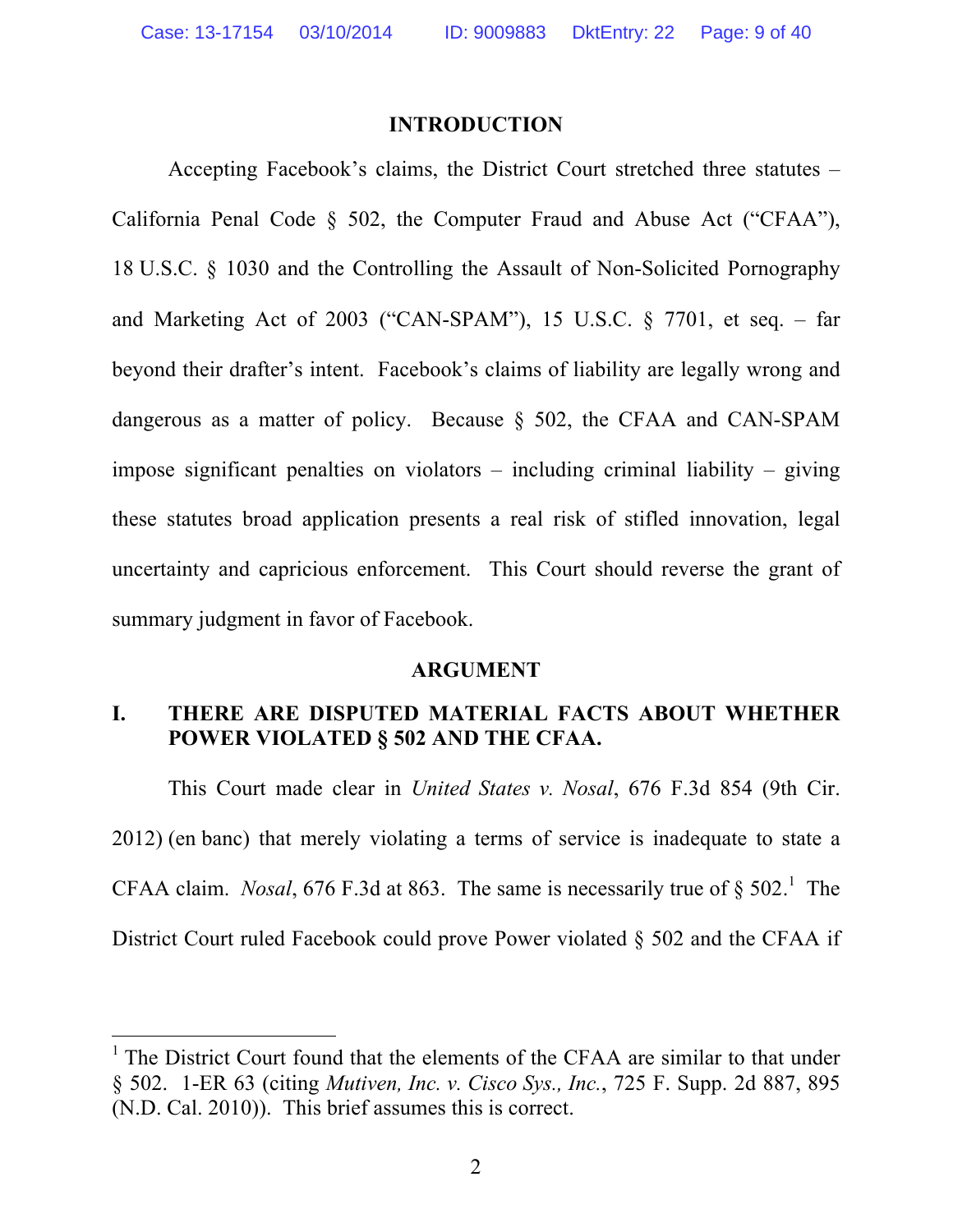Power accessed a computer in a manner that overcame a technical or code-based barrier. 1-ER  $60, 79.2$ 

While some technical restrictions – like requiring a username and password to access information – may state a  $\S$  502 and CFAA claim, IP address blocking does not automatically qualify as such. Because there are legitimate reasons for a user to bypass an IP block, the District Court needed to analyze Facebook's reasons for blocking Power more closely. But it failed to make that crucial determination; indeed Facebook never demonstrated that Power's IP address was blocked at all, let alone for a reason other than Power's purported violation of Facebook's terms of service. The District Court's decision instead penalized Power because its code was *designed* to circumvent an IP address block, putting all sorts of innovators at the risk of § 502 and CFAA liability.

#### **A. Section 502 and the CFAA Must Be Interpreted Narrowly.**

Both § 502 and the CFAA allow civil and criminal liability. Criminal statutes must be interpreted narrowly to avoid vagueness. *United States v. Skilling*, 561 U.S. 358, 130 S. Ct. 2896, 2927-28 (2010). Vague criminal laws fail to put people on notice on what is prohibited and can encourage "arbitrary and discriminatory enforcement." *Chicago v. Morales*, 527 U.S. 41, 56 (1999) (plurality opinion). Criminal laws must provide "explicit standards for those who

<sup>&</sup>lt;sup>2</sup> "1-ER" refers to volume 1 of Power's Excerpts of Record.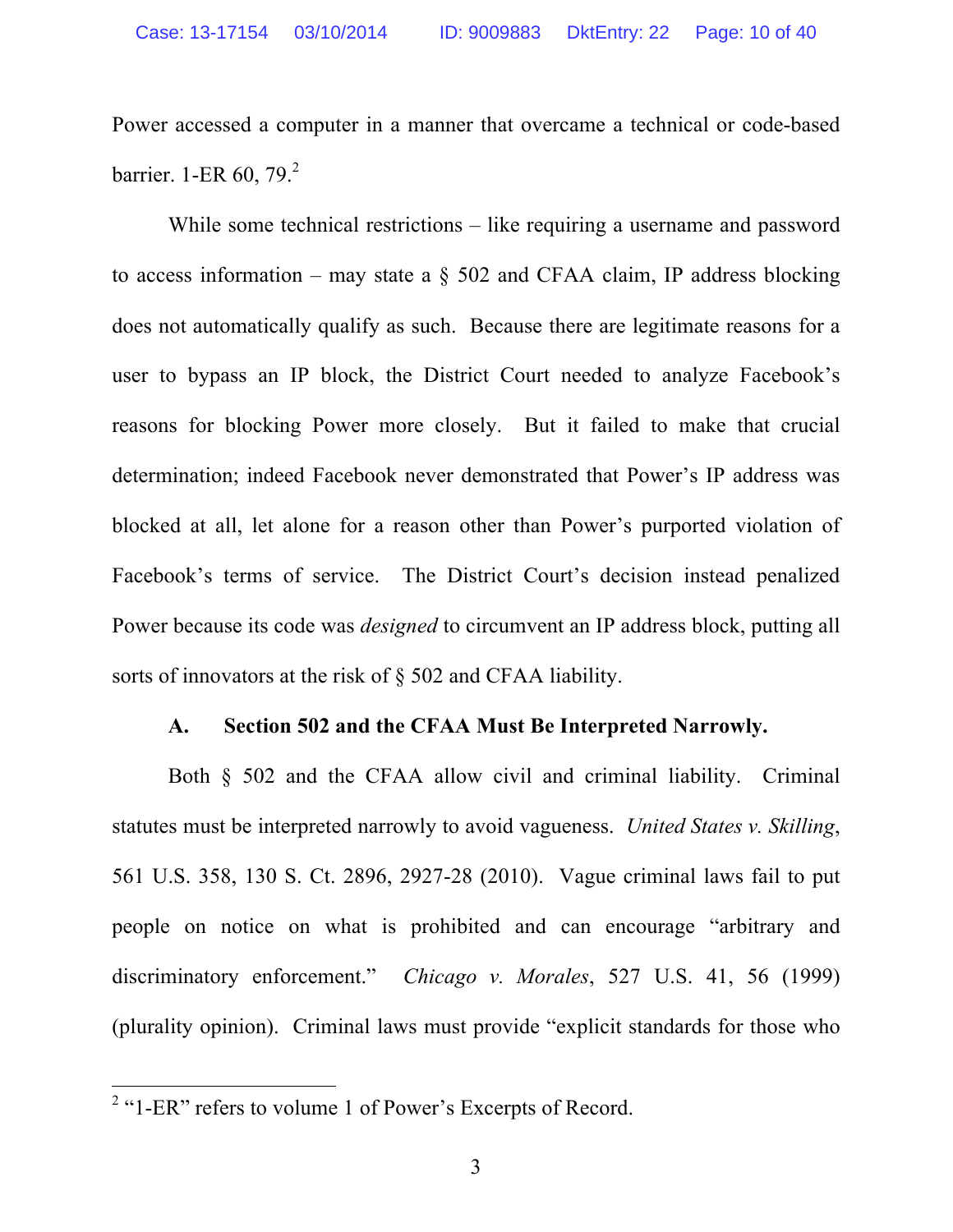apply them" because vague laws "impermissibly delegate[] basic policy matters to policemen, judges, and juries for resolution on an ad hoc and subjective basis." *Grayned v. Rockford*, 408 U.S. 104, 108-09 (1972). Vagueness is a particular problem when it comes to the CFAA. *See* Orin S. Kerr, *Vagueness Challenges to the Computer Fraud and Abuse Act*, 94 Minn. L. Rev. 1561 (2010).

In *Nosal* this Court feared a broad interpretation of the CFAA "would expand its scope beyond computer hacking to criminalize any unauthorized use of information obtained from a computer." *Nosal*, 676 F.3d at 859. It concluded CFAA liability could not be based on a computer user violating a terms of service or use restriction policy because "significant notice problems arise if we allow criminal liability to turn on the vagaries of private policies that are lengthy, opaque, subject to change and seldom read." *Id.* at 860. It worried "[b]asing criminal liability on violations of private computer use policies can transform whole categories of otherwise innocuous behavior into federal crimes simply because a computer is involved." *Id*.

#### **B. Avoiding an IP Address Block Is a Common Technical Measure.**

Since Facebook could not rely on a terms of service violation to prove § 502 or CFAA liability, it instead argued Power circumvented a technical barrier by using multiple IP addresses to access Facebook, including after Facebook attempted to block Power from accessing its site. Apart from being a disputed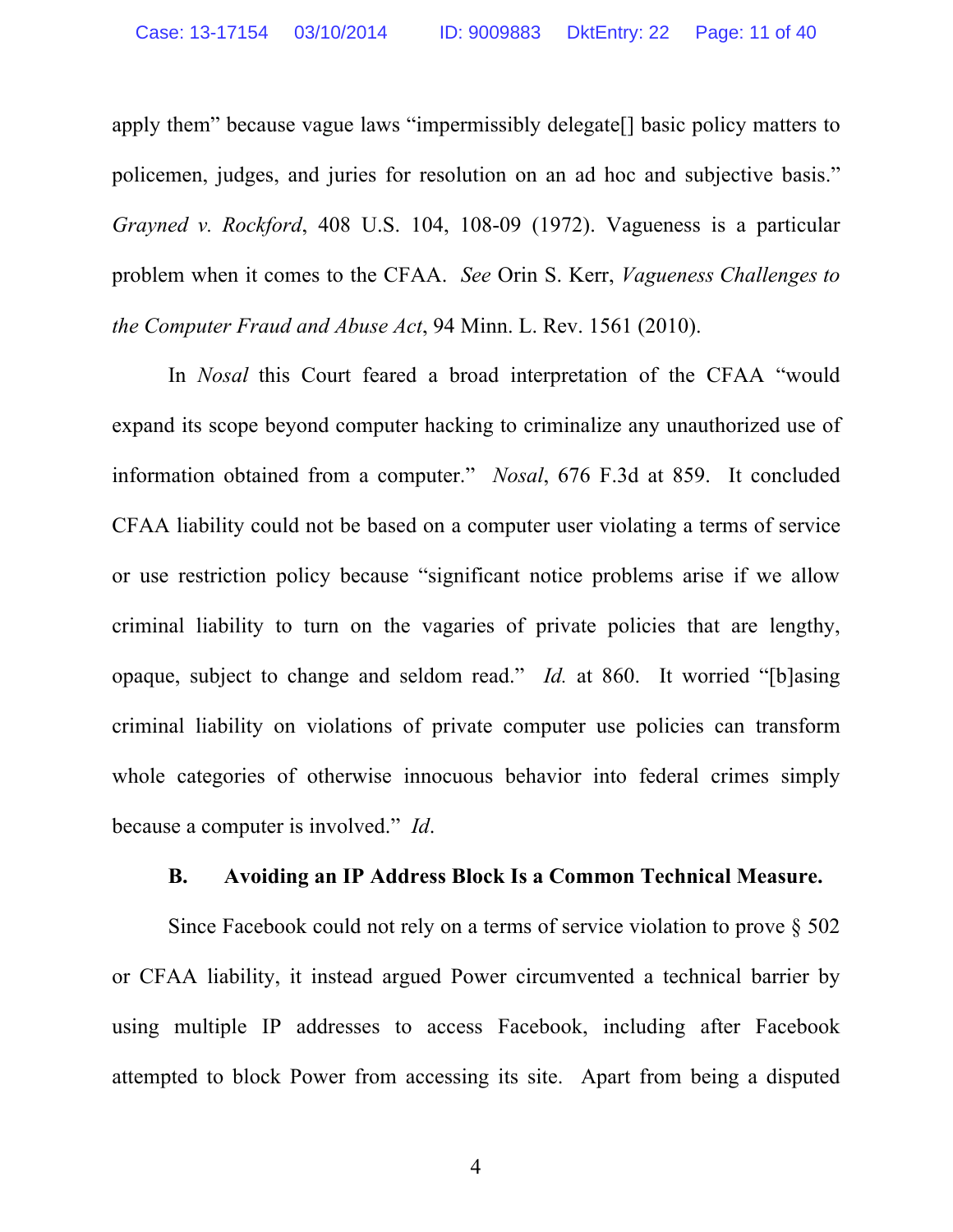factual question, adopting § 502 and CFAA liability for circumventing an IP address runs the risk of criminalizing a perfectly legitimate technical measure.

An "IP address" is a numeric value used to identify a computer or set of computers on the Internet. Internet routers use an IP address to decide where to send communications addressed to a particular computer.<sup>3</sup> The address is normally written as four numbers separated by periods. $4$  IP addresses are allocated to Internet service providers (ISPs) in chunks of consecutive addresses out of a worldwide pool of approximately four billion possible addresses.<sup>5</sup> ISPs can further delegate these addresses to smaller entities like a business, Internet café, or smaller ISP.<sup>6</sup> ISPs can also assign an IP address directly to an individual computer. This assignment process is frequently automated and the assignment can be short- or long-term.<sup>7</sup>

Because IP addresses are allocated this way, they convey approximate and general information about a computer's location, how the computer is connected to

 <sup>3</sup> Eric A. Hall, *Internet Core Protocols: The Definitive Guide*, 37-40 (O'Reilly and Associates, 2000). <sup>4</sup> Radia Perlman, *Interconnections, Second Edition*, 199 (Addison Wesley

Longman, 2000).<br><sup>5</sup> American Registry for Internet Numbers, "Internet Number Resource

Distribution," May 14, 2012, https://www.arin.net/knowledge/distribution.pdf.  $<sup>6</sup>$  Hall, supra, at 40-41</sup>

<sup>7</sup> Wikipedia, "IP Address: IP address assignment," https://en.wikipedia.org/wiki/IP\_address#IP\_address\_assignment.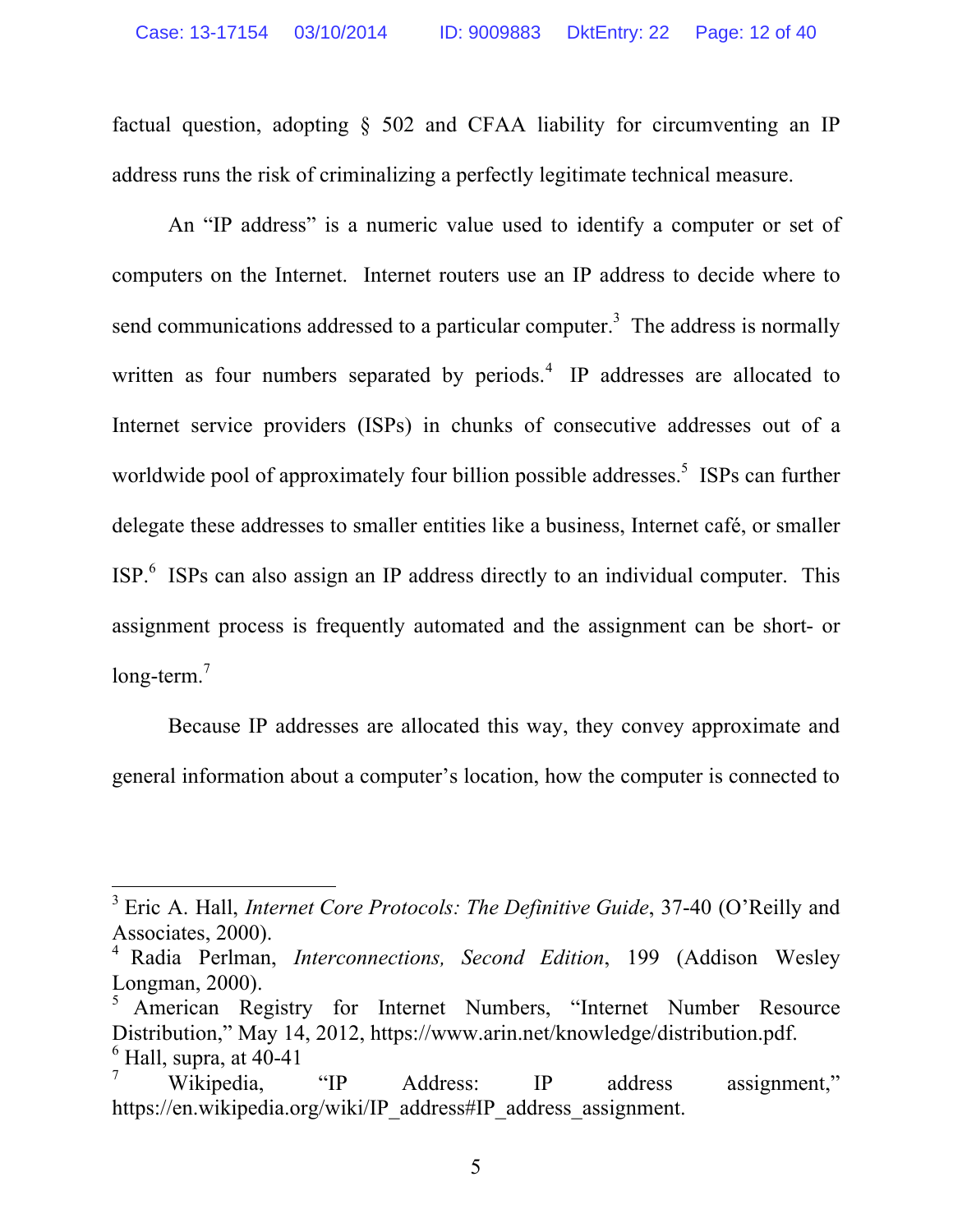the Internet or who is using that computer to connect.<sup>8</sup> The IP address used by a particular computer can change over time and individual users connect through different IP addresses depending on where they are. Multiple users can connect to the Internet through a single IP address.<sup>9</sup>

For example, a laptop will receive a different IP address when it connects to the Internet from different locations.<sup>10</sup> If a laptop's owner uses the machine from her workplace in the morning, a café in the afternoon, and her home in the evening, she will use three different IP addresses. A traveler who brings a laptop to a different city and goes online there will receive a different IP address than the one he uses at home. So will an Internet user who changes residential broadband providers, such as switching from Comcast to AT&T. Even a home Internet user may encounter an IP address that changes over time, since some ISPs vary the address they assign to a particular computer on different occasions.<sup>11</sup> Some common Internet technologies such as virtual private networks ("VPN"s) or proxy servers will also change the IP address a user appears to connect from.

 <sup>8</sup> *See, generally,* Dan Jerker B. Svantesson, *Geo-Location Technologies and Other Means of Placing Borders on the "Borderless" Internet*, 23 J. Marshall J. Computer & Info. L. 101, 109 (2004).

<sup>&</sup>lt;sup>9</sup> Jeff Tyson, "How Network Address Translation Works," http://computer.howstuffworks.com/nat.htm/printable

<sup>&</sup>lt;sup>10</sup> University of Illinois Campus Information Technologies and Educational Services, "Network Access While Traveling", http://www.cites.illinois.edu/network/access/travel.html.

Whatismyipaddress.com, "Dynamic IP Addressing," available at http://whatismyipaddress.com/dynamic-static.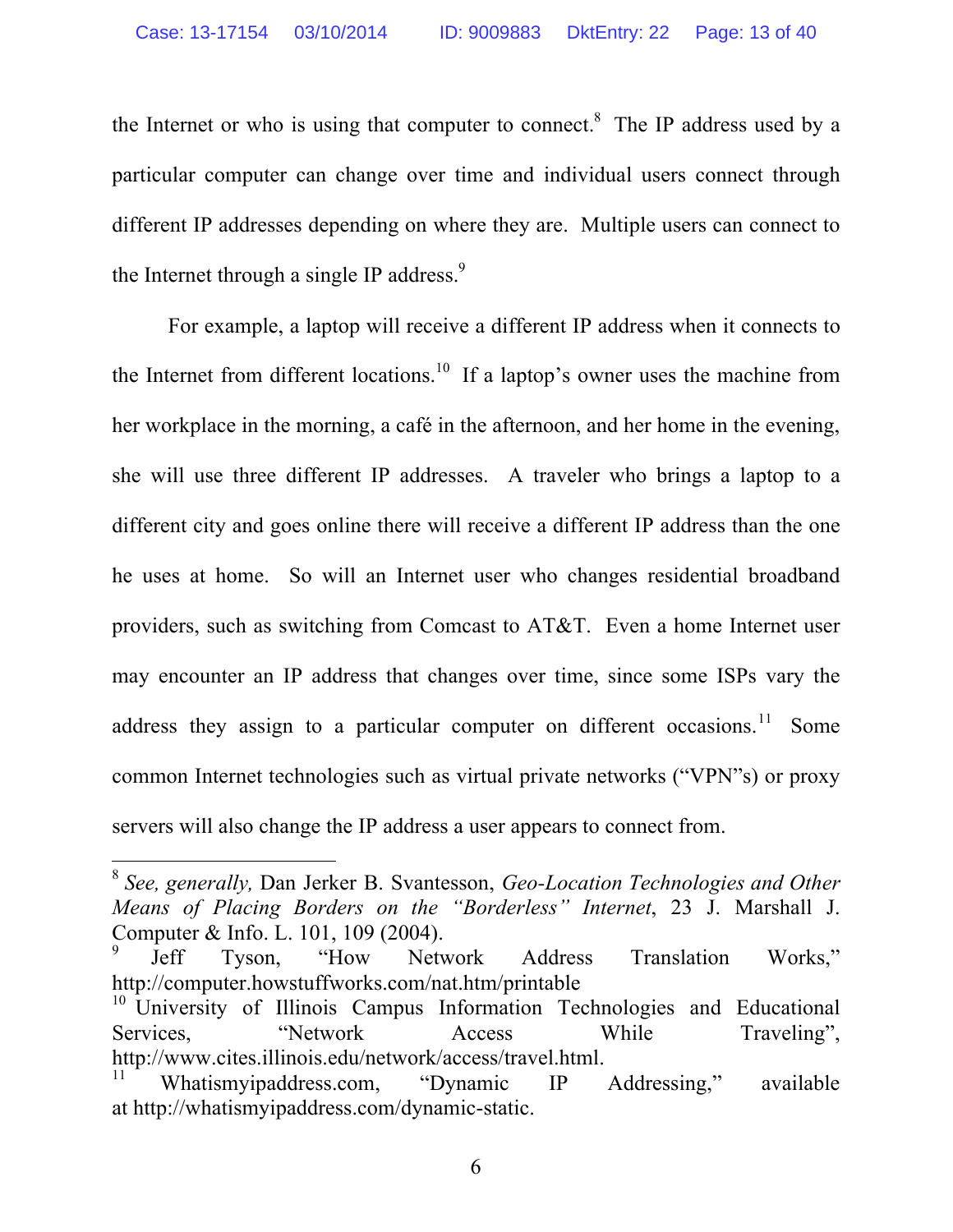There are legitimate reasons for a user to change their apparent IP addresses.12 The *Wall Street Journal* reported in 2012 that office supplier Staples and hardware store Home Depot used online shoppers' IP address to determine their approximate geographical location and charge consumers different prices depending on that location.<sup>13</sup> Changing an IP address can ensure a consumer is receiving the cheapest price for an item. Similarly, a company may require its employees use a VPN in order to connect to the company's server, ensuring sensitive proprietary documents are secure while travelling over the Internet.

"IP blocking" is the process by which a computer or network ignores all communications from a particular IP address.<sup>14</sup> A server operator could block in order to reduce unwanted Internet traffic based on their belief that particular IP addresses are associated with undesired activity, such as high bandwidth activities like downloading movie files.<sup>15</sup> The operator could refuse communications with a

<sup>&</sup>lt;sup>12</sup> *See* Testimony of Seth Schoen before the United States Sentencing Commission (March 17, 2009), https://www.eff.org/node/56206.

<sup>&</sup>lt;sup>13</sup> *See* Jennifer Valentino-Devries, Jeremy Singer-Vine and Ashkan Soltani, "Websites Vary Prices, Deals Based on Users' Information," *Wall Street Journal,*  December 24, 2012 (Home Depot "said it uses 'IP address,' a number assigned to devices that connect to the Internet, to try to match users to the closest store and align online prices accordingly…Testing suggested that Staples tries to deduce people's ZIP Codes by looking at their computer's IP address.").

See, generally, Wikipedia, "Blacklist (computing)," available at http://en.wikipedia.org/w/index.php?title=Blacklist (computing).

<sup>15</sup> dnsbl.info Spam Database Lookup, available at http://www.dnsbl.info/ (describing publicly-available blacklist databases of IP addresses alleged to have been the origin of large numbers of unwanted spam messages).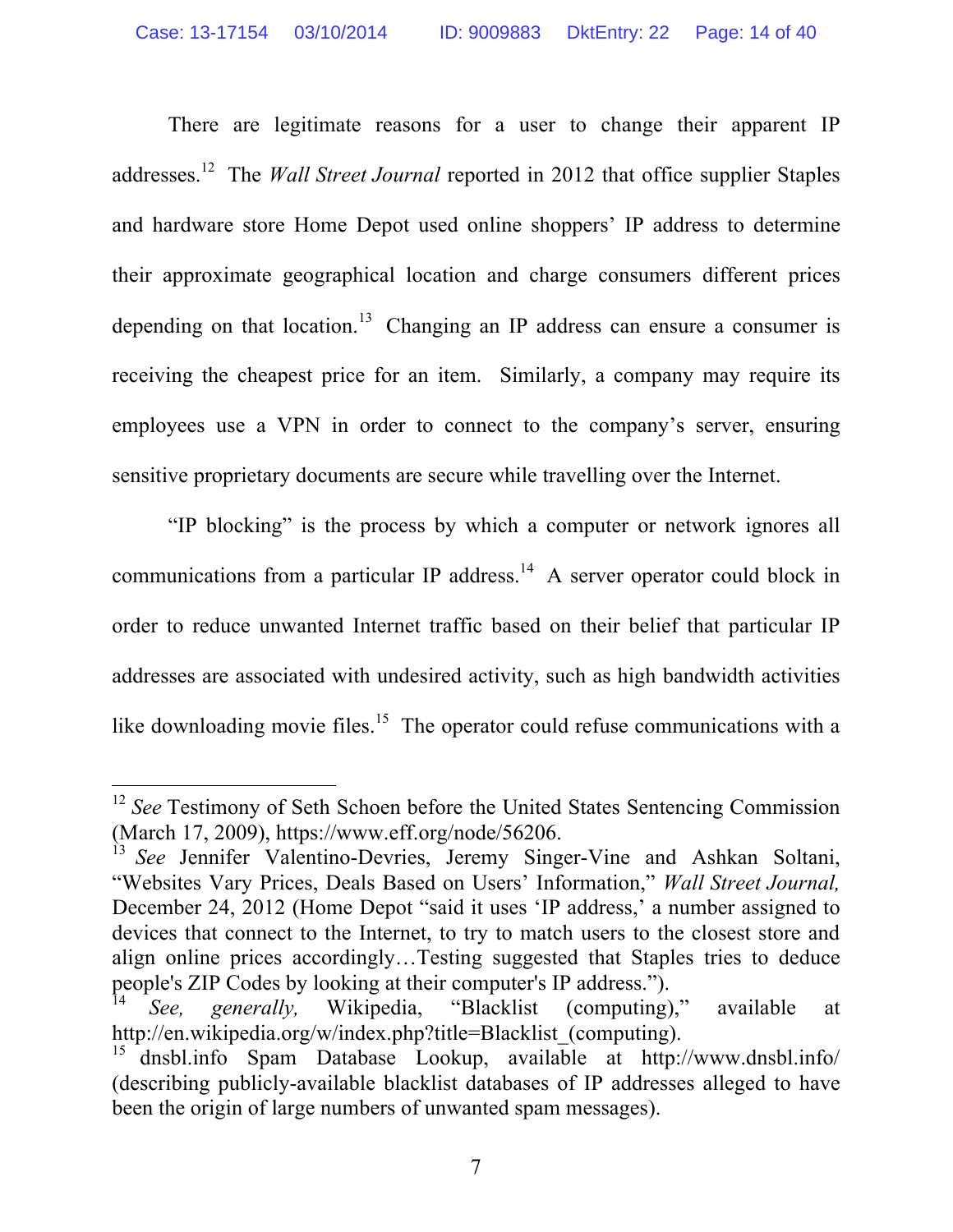particular computer, ISP, or an entire geographic area or country.<sup>16</sup> If a computer has been configured to "block" an IP address, it will either return an error in response to communications from those addresses, stating that a website is unavailable, or ignore those communications entirely and not reply to them.<sup>17</sup> Because it is easy for a user to change her IP address, system administrators know that IP blocking is an easily ignored tool for limiting Internet connections.<sup>18</sup> Requiring a username and password, as Facebook does, is a better way of distinguishing between authorized and unauthorized users.

Internet users who find their computers blocked from accessing a particular service may have many reasons to try to circumvent the block by doing something as simple as logging in from a different place. An employer might have a policy that a certain service may be accessed only from specific locations and could block all unknown IP addresses to implement the policy. An employee traveling to a new location could use a proxy or VPN service to change the apparent IP address in order to access the service.

 <sup>16</sup> *See, generally,* Wikipedia, "IP blocking," available at https://en.wikipedia.org/wiki/IP\_address\_blocking.

<sup>&</sup>lt;sup>17</sup> "Yahoo! Help Article, IP Address Blocking," available at http://help.yahoo.com/l/us/yahoo/smallbusiness/store/risk/risk-17.html .

<sup>18</sup> Simson Garfinkel and Gene Spafford, *Practical Unix and Internet Security*, 484 (O'Reilly and Associates, 1996) ("Restricting a service by IP address or hostname is a fundamentally unsecure way to control access to a server.").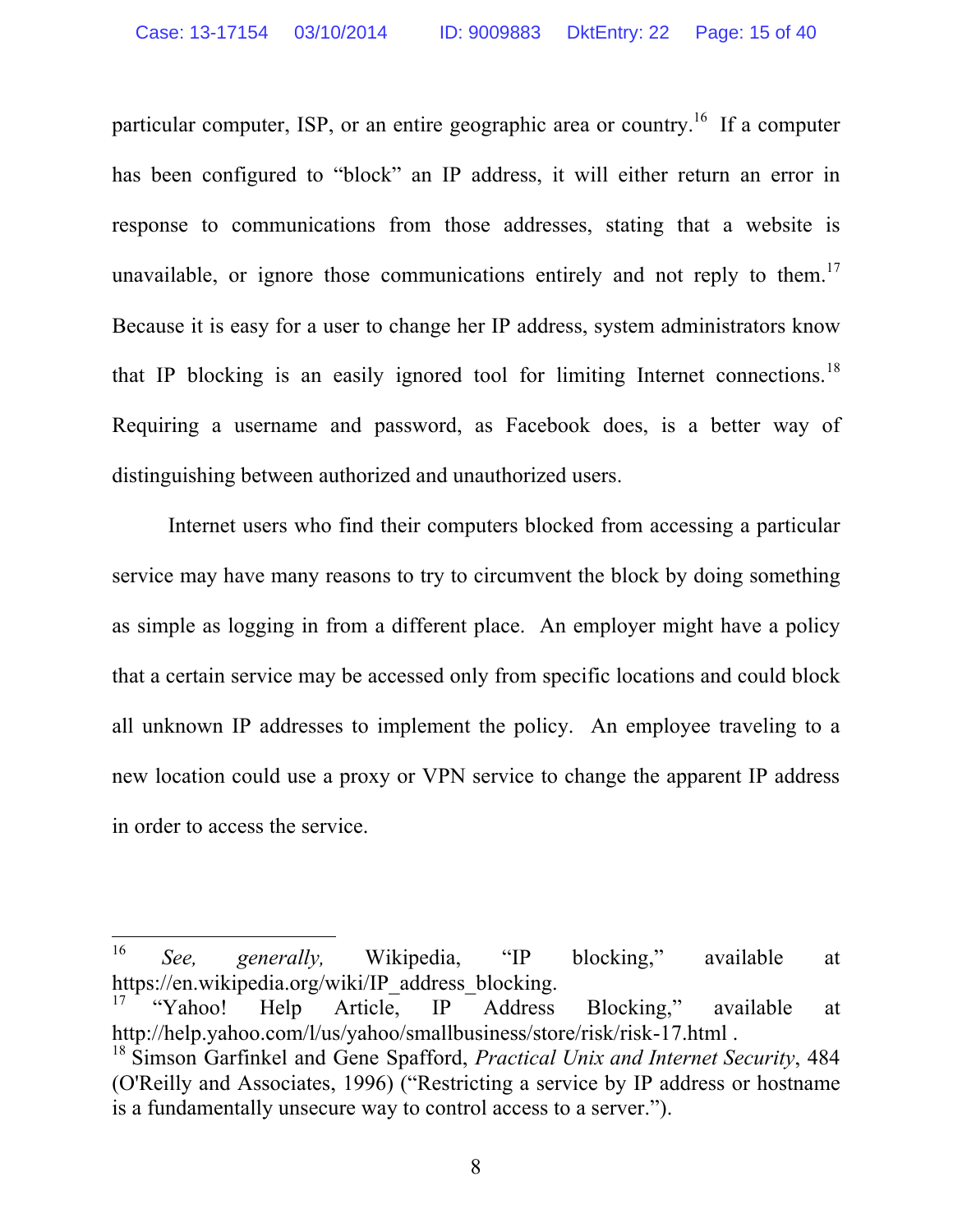An American bank's anti-fraud measures could categorically forbid access to online banking services from certain foreign countries which have high rates of fraud by blocking all IP addresses associated with those countries. A legitimate customer of the bank, frustrated at the inability to log on to the bank's website during a trip, could use a proxy or VPN to bypass the restriction by appearing to connect from a U.S.-based IP address.

A user often has no way of knowing why a block is in place, or whether that block is aimed at them specifically. In the case of the bank above, the IP block is likely not aimed at a legitimate bank customer. Yet this user has no way of knowing why he is being denied access, or whether that denial was due to a technical problem or an intentional block.

These examples illustrate there is nothing inherently improper or unlawful about switching IP addresses to avoid an IP block and there can be notice problems with determining the reason for the block. The means of switching – going to a different location, using a VPN or proxy server, asking the ISP to allocate a different address – are common and do not interfere with the proper functioning of the blocking server.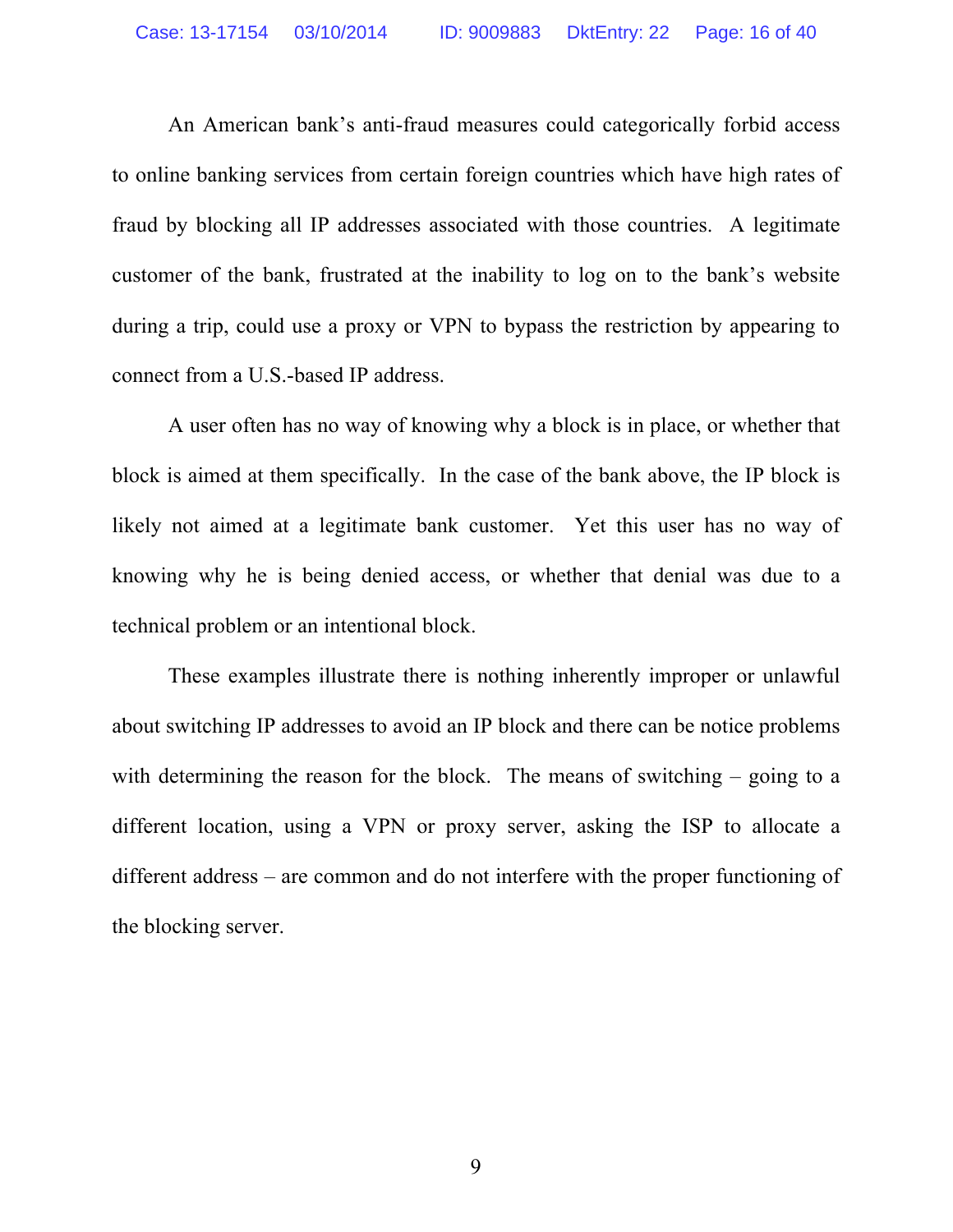## **C. There Should Be No § 502 and CFAA Liability for Circumventing a Technical Barrier That Only Enforces a Terms of Service.**

The question, then, is whether evading IP blocking to allow authorized users access to their own data through "automatic means," without causing any harm, violates § 502 or the CFAA. The answer must be no.

Power did nothing more than provide Facebook users with a way to control and access their own data. Power only accessed data at the request of Facebook users who knowingly and deliberately used Power's service. A Facebook user had to provide his own valid username and password through Power in order to obtain access to his Facebook data. The IP blocking here was done for no reason other than Facebook did not approve of the way Power allowed Facebook users to access its own data. There was no allegation that Power was accessing data without a user's knowledge and permission.

In finding Power liable under § 502 and the CFAA, the District Court created another variation of the problem in *Nosal*: companies can now "transform whole categories of otherwise innocuous behavior into federal crimes" through code instead of words. *Nosal*, 676 F.3d at 860. As a result, the public is unable to distinguish in a meaningful and principled way between innocent and criminal activity. *See Foti v. City of Menlo Park*, 146 F.3d 629, 638 (9th Cir. 1998). Just as violating a terms of service does not create § 502 or CFAA liability, neither does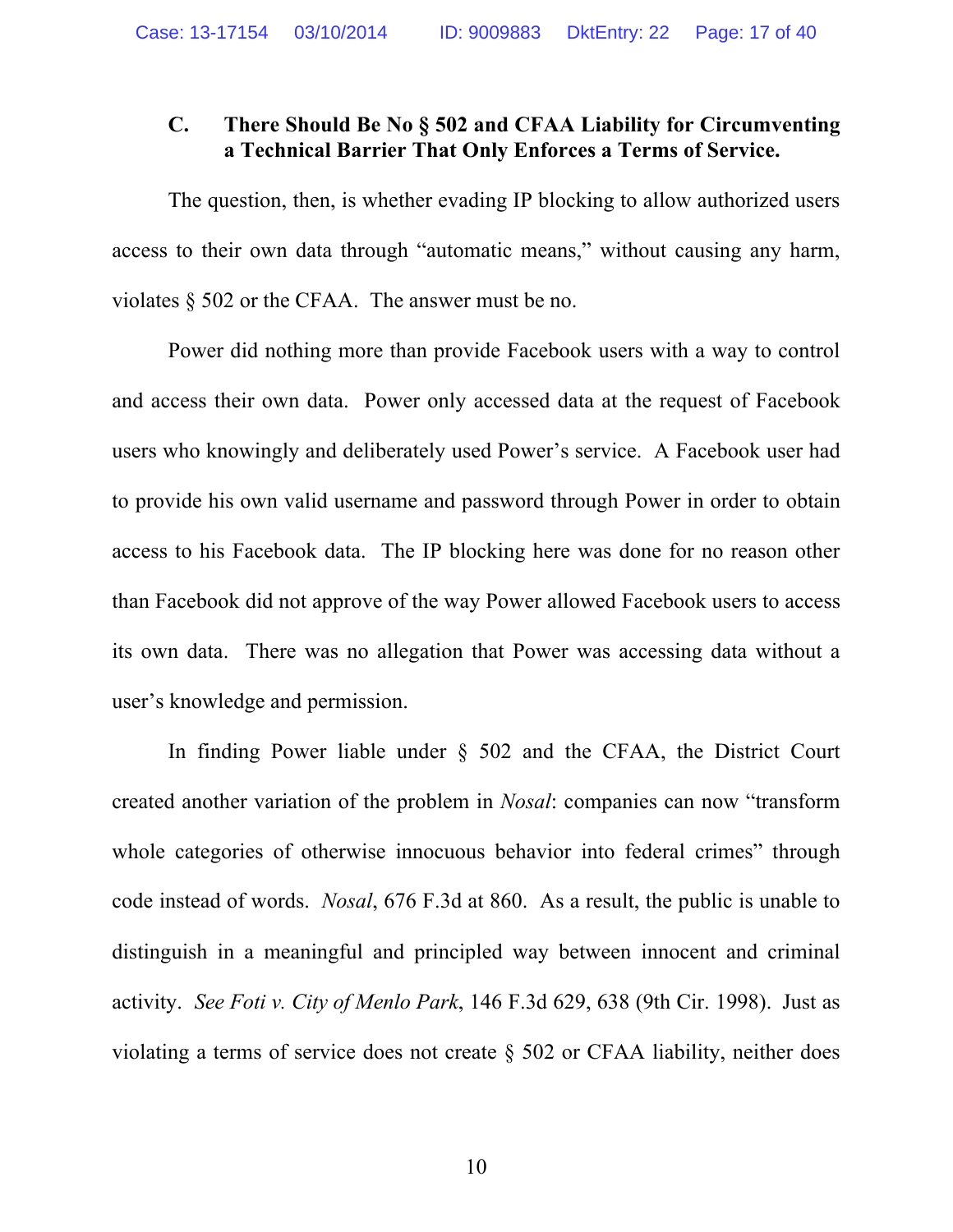bypassing an IP block where Facebook users have authorized Power to access Facebook data on their behalf.

This is not to say that § 502 or the CFAA could *never* prohibit bypassing a technological block. If a service provider blocked to prevent access by unauthorized persons who evaded that block in order to gain access, that person may have violated § 502 or the CFAA. If a third party helped that unauthorized user evade a technical block, it too could be liable.

Unfortunately, the District Court did not look to Facebook's purpose in blocking Power's IP address. Nor did it consider that the Facebook users being blocked were entitled to access their own Facebook data. It did not determine whether Power was ever put on notice for the reason why it had been blocked before determining Power was liable under § 502 and the CFAA. Instead it found Facebook's motivation in implementing a technological barrier irrelevant. 1-ER 83. It believed there could "be no ambiguity or mistake as to whether access has been authorized when one encounters a technical block." *Id.* This was error.

This Court in *LVRC Holdings LLC v. Brekka*, 581 F.3d 1127 (9th Cir. 2009) made clear the computer owner bears the responsibility of actually creating a barrier that puts a user on notice that their access is "unauthorized" under the CFAA. *Brekka*, 581 F.3d at 1135 ("The plain language of the statute . . . indicates that 'authorization' depends on actions taken by the [computer owner].").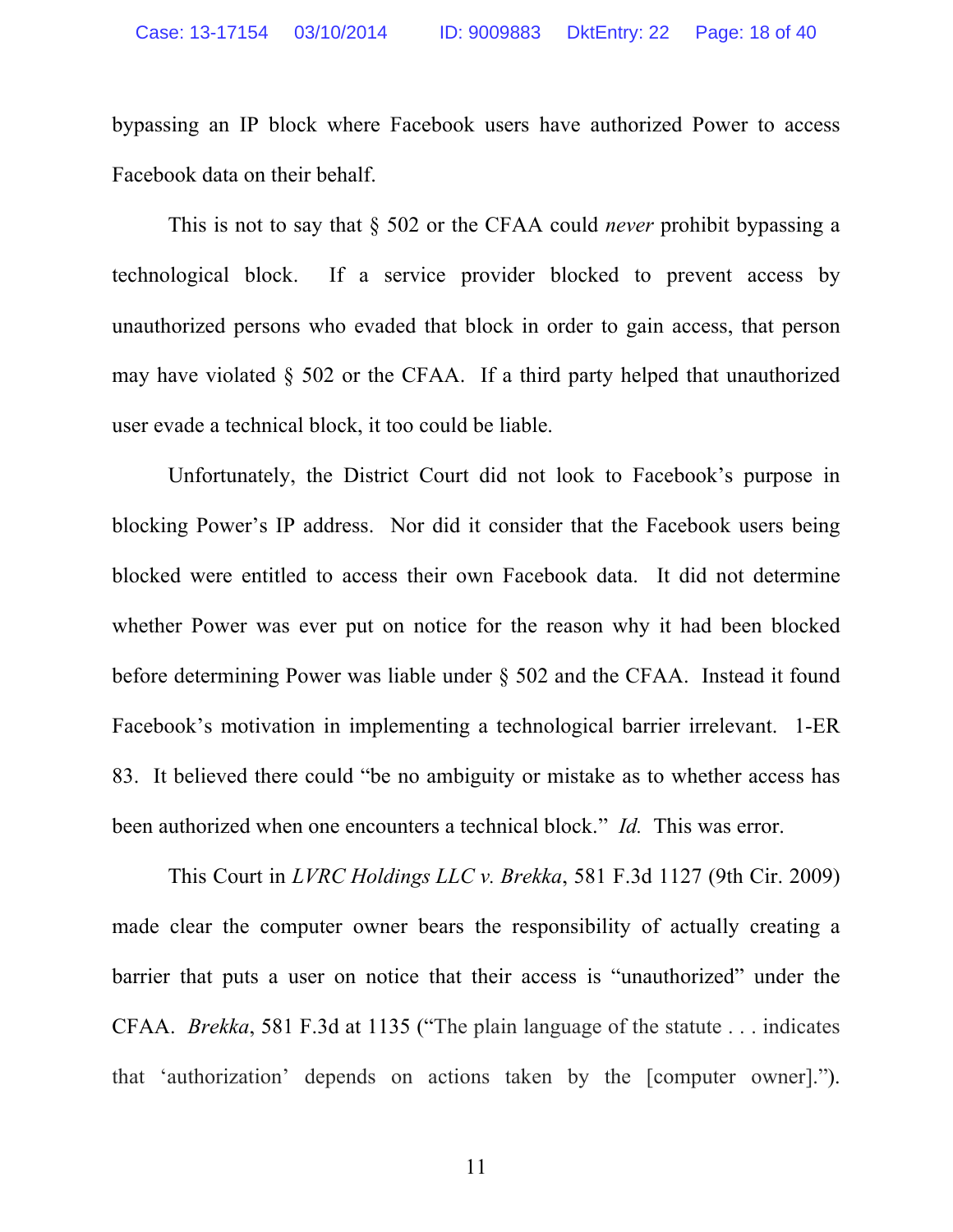Considered with *Nosal's* specific concern about computer users not having notice as to what acts violate the CFAA, courts must dig deeper, looking to the purpose and language of § 502 and the CFAA, and the effect of a technological barrier, before determining whether evading that barrier violates these statutes. If a particular technological restriction seeks to control access to or use of data from an entity unauthorized to obtain it, and the person has notice of that fact, then evasion of the technological restriction is likely criminal. That would include, for instance, an unauthorized person attempting to bypass a username and password prompt by trying different combinations until it can access data it is otherwise not entitled to have.

However, if the technical restriction merely seeks to impose owner preferences or terms of service on otherwise authorized users, like the IP blocking here, than there is no § 502 or CFAA liability. Holding otherwise gives website owners the power to criminalize any term of service that could be implemented in code regardless of whether the user was authorized or the term imposed a restriction that criminal law should not be used to enforce.

Enforcing private website operators' preferences with criminal law puts immense coercive power behind terms and conditions, and technological measures that may be contrary to the interests of consumers and the public. Many terms of service contain conditions that are vague and arbitrary. *See Nosal*, 676 F.3d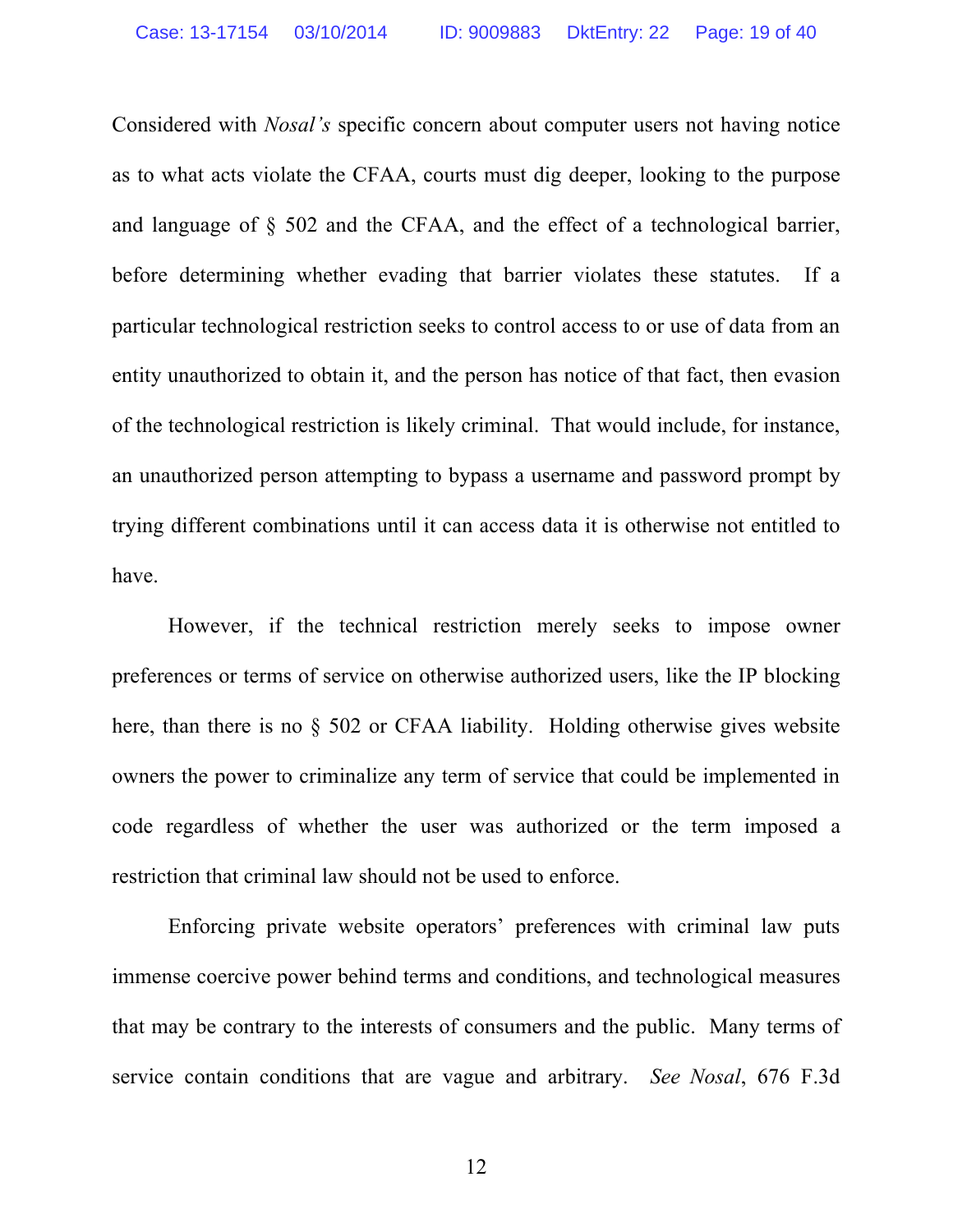at 862. Facebook itself tells developers using Facebook data that it "can require you to delete user data if you use it in a way that we determine is inconsistent with users' expectations."<sup>19</sup> Terms of service are not written with the precision and care required of a criminal statute. Nor are such terms necessarily written with the public interest in mind. Technological measures like IP blocking are even more imprecise since they give the user no understanding of why they have been implemented.

Thus, the mere circumvention of an IP block, without more analysis, is not enough to state a claim under § 502 or the CFAA.

## **D. Imposing § 502 and CFAA Liability On a Product That Is Merely Capable of Circumventing A Technical Barrier Puts Innovators at Unnecessary Legal Risk.**

Even if this Court rules circumventing a technical barrier that merely enforces a term of service is enough to state § 502 and CFAA liability, the District Court erred in finding liability when there was clearly contested issues of material fact about whether Power *actually* circumvented a technical block in the first place. Facebook claimed once it blocked Power's primary IP address, it determined Power was circumventing the block by using other IP addresses. 1-ER 61. Power claimed its use of other IP addresses to access Facebook was not designed to circumvent a Facebook block but rather was part of Power's normal course of

 $19$  Facebook Statement of Rights and Responsibilities,  $9(8)$ , last revised November 15, 2013, https://www.facebook.com/legal/terms.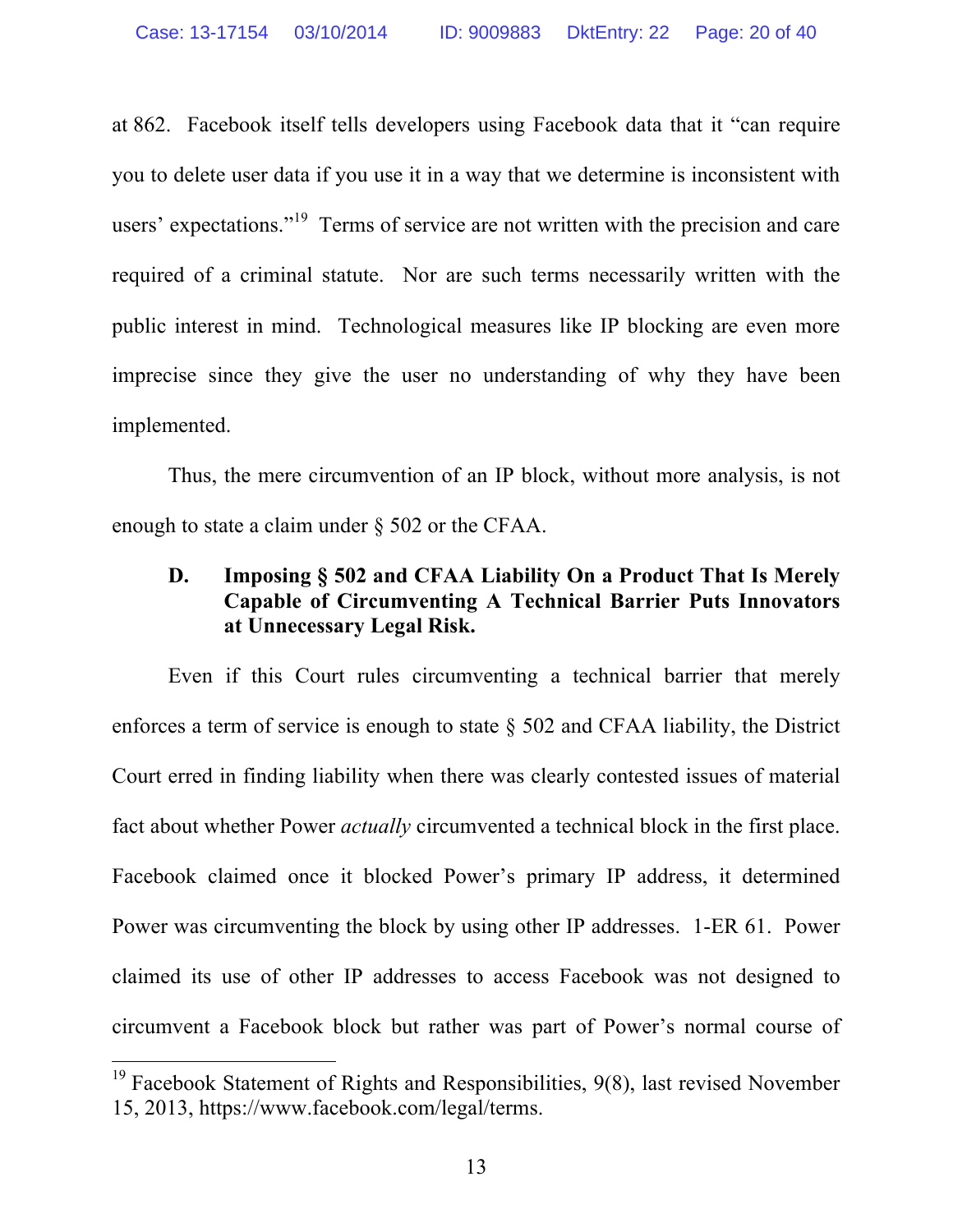business. According to Power, once it determined that Facebook was attempting to prevent it from accessing Facebook's site, it undertook steps to follow Facebook's requests to obtain access to Facebook data. *Id.* at 61-62.

Despite this disputed evidence, the District Court ruled there was "overwhelming evidence" that Power "designed their system to render [IP] blocks ineffective." *Id.* at 62. It found there was "no reason to distinguish between methods of circumvention built into a software system to render barriers ineffective and those which respond to barriers after they have been imposed." *Id.* Coupled with statements that Power anticipated Facebook would attempt to block Power, merely implementing a system that could bypass Facebook's blocks was enough for § 502 and CFAA liability. *Id.*

Writing code that is capable of circumventing a technical barrier, but never actually does so or even *attempts* to do so, cannot make access "without permission" or "unauthorized." Under *Brekka* and *Nosal*, "authorization" does not turn on the mental state of the party accessing the computer, or the purpose for which they access data.<sup>20</sup> That is especially true here because the District Court found Power liable under 18 U.S.C.  $\S$  1030(a)(2)(C), which only prohibits

 $20$  The mindset of the party accessing data is relevant in determining whether they "intentionally" accessed a protected computer under 18 U.S.C.  $\S$  1030(a)(2)(C) or "knowingly access[ed]" a computer under  $\S$  502(c). But that is a separate issue from the question of "permission" or "authorization" and there is no dispute that Power acted "intentionally" and "knowingly."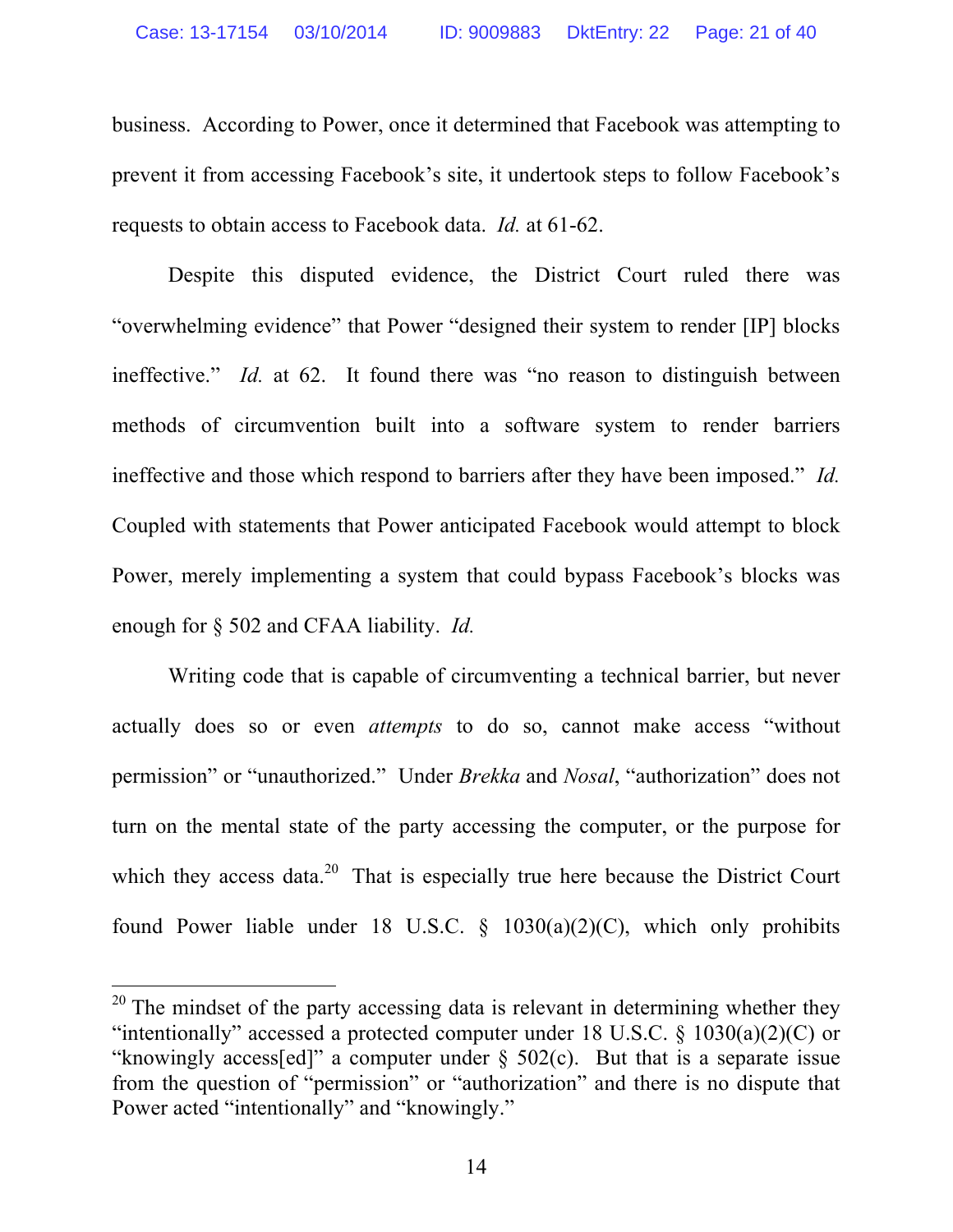accessing data "without authorization" from a computer. It specifically declined to rule whether Power violated 18 U.S.C. § 1030(a)(4), which requires intent to defraud. 1-ER 13, 63-64.

By focusing on Power's design rather than what it actually did in response to Facebook's purported IP blocking, the District Court effectively ignored *Brekka* and *Nosal*, instead making it a "thought crime" to produce a tool capable of circumventing any technical barrier a service might create in the future. Thus, although Power was technically able to access data as the agent of a Facebook user, and before Facebook took any steps to affirmatively block Power from accessing Facebook data – a clearly contested material fact – the District Court nonetheless found Power was not "authorized" to access data because it designed its code to circumvent hypothetical technical blocks.

This broad theory of liability chills follow-on innovators who seek to create tools to improve a user's experience with a particular service. Any follow-on innovation that could potentially bypass a technological restriction, regardless of whether that design choice was innocent or ill-intentioned, could face  $\S$  502 and CFAA liability. Innovators would be forced to anticipate every technical block that any interoperable system or program could impose and avoid building any tool that could possibly bypass those measures. This unworkable, unconstitutional rule would render these computer crime laws void for vagueness.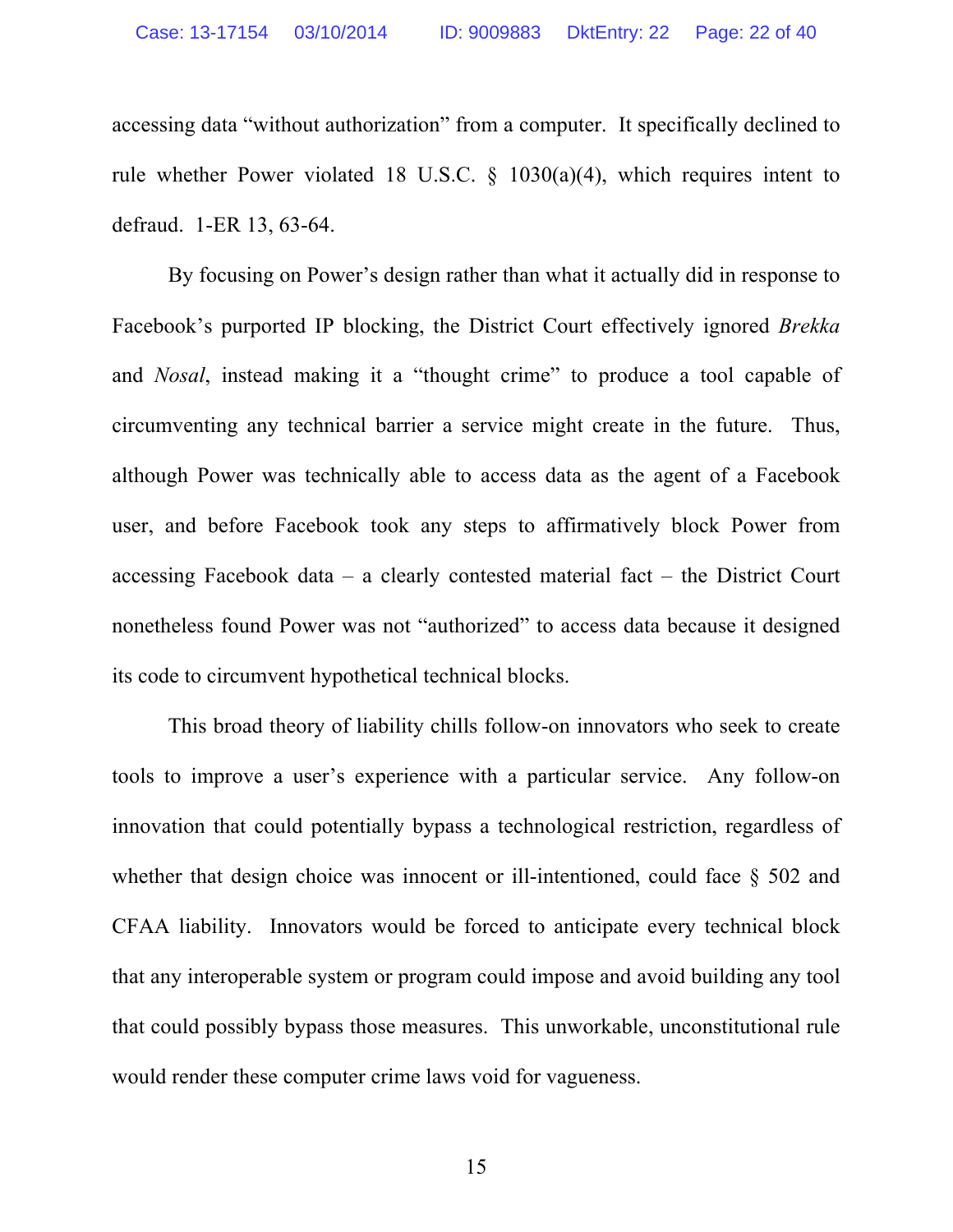Moreover, this Court should be careful not to suggest criminal liability attaches when a user or user-directed service violates a term or condition that seeks to, or effectively does, prohibit competing or follow-on innovation. Facebook's theory of § 502 and CFAA liability prevents users from adopting follow-on innovation by third parties, running the very serious risk of excluding competition and limiting users to only Facebook approved innovation.

More worrisome, by stopping users from engaging the assistance of third parties and automated systems like Power's to access and remove their data, Facebook increases the cost to consumers of switching social networking services. Imposing criminal liability on users who select tools that enable them to easily access or move their Facebook data poses unacceptable risks to consumers and innovators. Consumer choice would be limited not by natural competition, but a social network's privately imposed – but publicly enforced – terms, for which the penalty for non-compliance is unacceptably steep. Companies garner and keep customer loyalty by providing a quality product. If the product is substandard or something better comes along, customers can vote with their feet and shop elsewhere. The ability to choose what services to use and how to use them is good for customers and healthy for businesses.

The District Court's interpretation of § 502 and the CFAA interferes with market forces that would otherwise allow users to freely leave the service if, for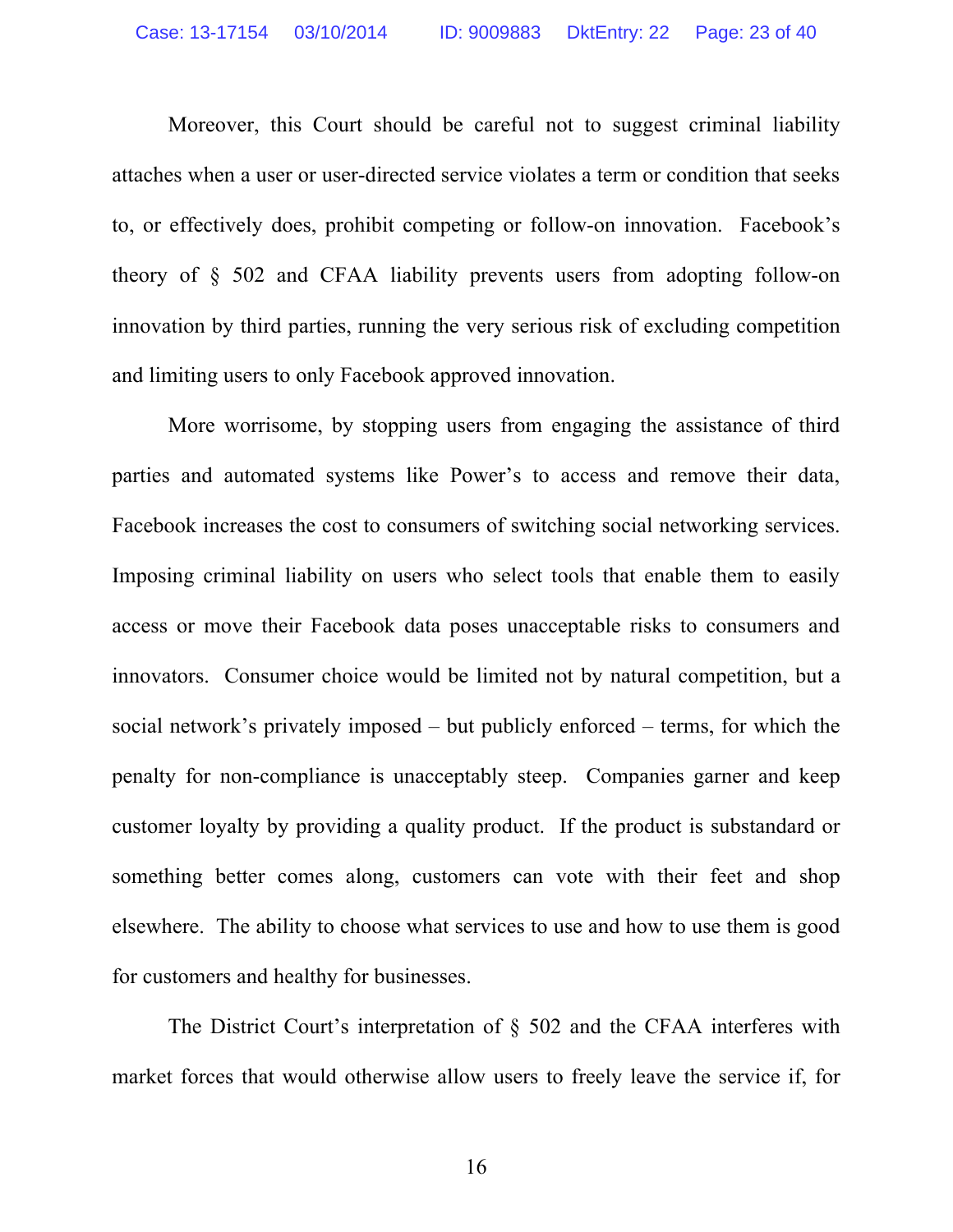example, they dislike changes in Facebook's terms of use or privacy policies.<sup>21</sup> Its finding of § 502 and CFAA liability must be reversed.

## **II. POWER DID NOT "INITIATE" "MATERIALLY MISLEADING" MESSAGES UNDER CAN-SPAM.**

Facebook runs a "captured" email program. The emails sent by users through Facebook's system, whether for commercial or noncommercial purposes, will *always* indicate they came from Facebook, rather than from the original sender. Facebook controls the From and Subject lines, requires the text to be signed "The Facebook Team," and includes links to its own system—not the user's or in this case Power's system—for opt-out purposes. This is a function of Facebook's design decisions, which is not under the control of the sender or recipient. In this way, Facebook, while allowing email to be sent, is not like a traditional Internet service provider's email system. CAN-SPAM was passed in 2004 the same year that Facebook launched and long before it reached the widespread popularity it enjoys today. Thus the problem before this Court: applying Congressional language based on assumptions about how an ISP works to a new technological configuration that does not follow those assumptions.

<sup>&</sup>lt;sup>21</sup> These concerns are not merely hypothetical. Facebook has consistently sparked protest when it changes its terms of use and practices that made users' personal data increasingly accessible to third parties, including advertisers. While Facebook may have the right to make these changes, its users certainly have the right to leave, and take their data with them if they disapprove.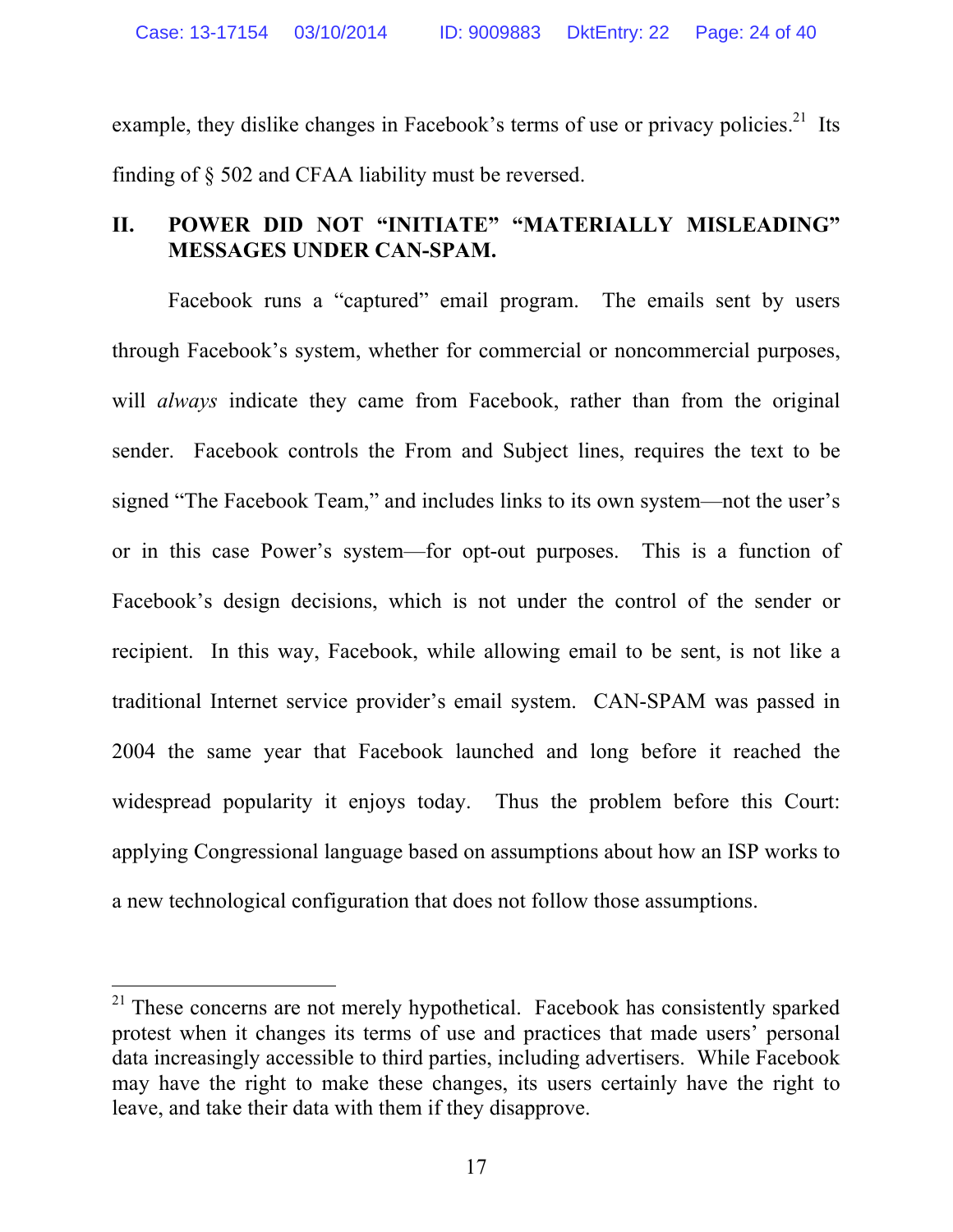The District Court found Power violated CAN-SPAM because it "initiated" email messages that contained "misleading" header information – the messages claimed to be sent from Facebook with an @facebookmail.com return address, when in reality the messages were sent by Facebook users through Power. But the district court was wrong both that Power "initiated" the messages and that the messages, in context, were "materially misleading" for purposes of CAN-SPAM. The implications of finding Power liable for acts in Facebook's control are severe, not just for Power but for the hundreds of millions of other users of Facebook, or any other captured email system.

As with § 502 and the CFAA, because CAN-SPAM creates both civil and criminal liability, this Court has to interpret it narrowly, especially when it would "criminalize a broad range of day-to-day activity." *Nosal*, 676 F.3d at 863. <sup>22</sup> That means this Court should find Power did not violate CAN-SPAM.

## **A. This Case Falls Outside the Problem CAN-SPAM Was Addressing.**

When CAN-SPAM was introduced, Congress clearly believed there were "beneficial aspects to commercial e-mail, even bulk messaging that Congress

<sup>&</sup>lt;sup>22</sup> See 18 U.S.C. § 1037(a)(1) (crime to "access[] a protected computer without authorization, and intentionally initiate[] the transmission of multiple commercial electronic mail messages from or through such computer"); 18 U.S.C. § 1037(a)(3) (crime to "materially falsif[y] header information in multiple commercial electronic mail messages and intentionally initiate[] the transmission of such messages").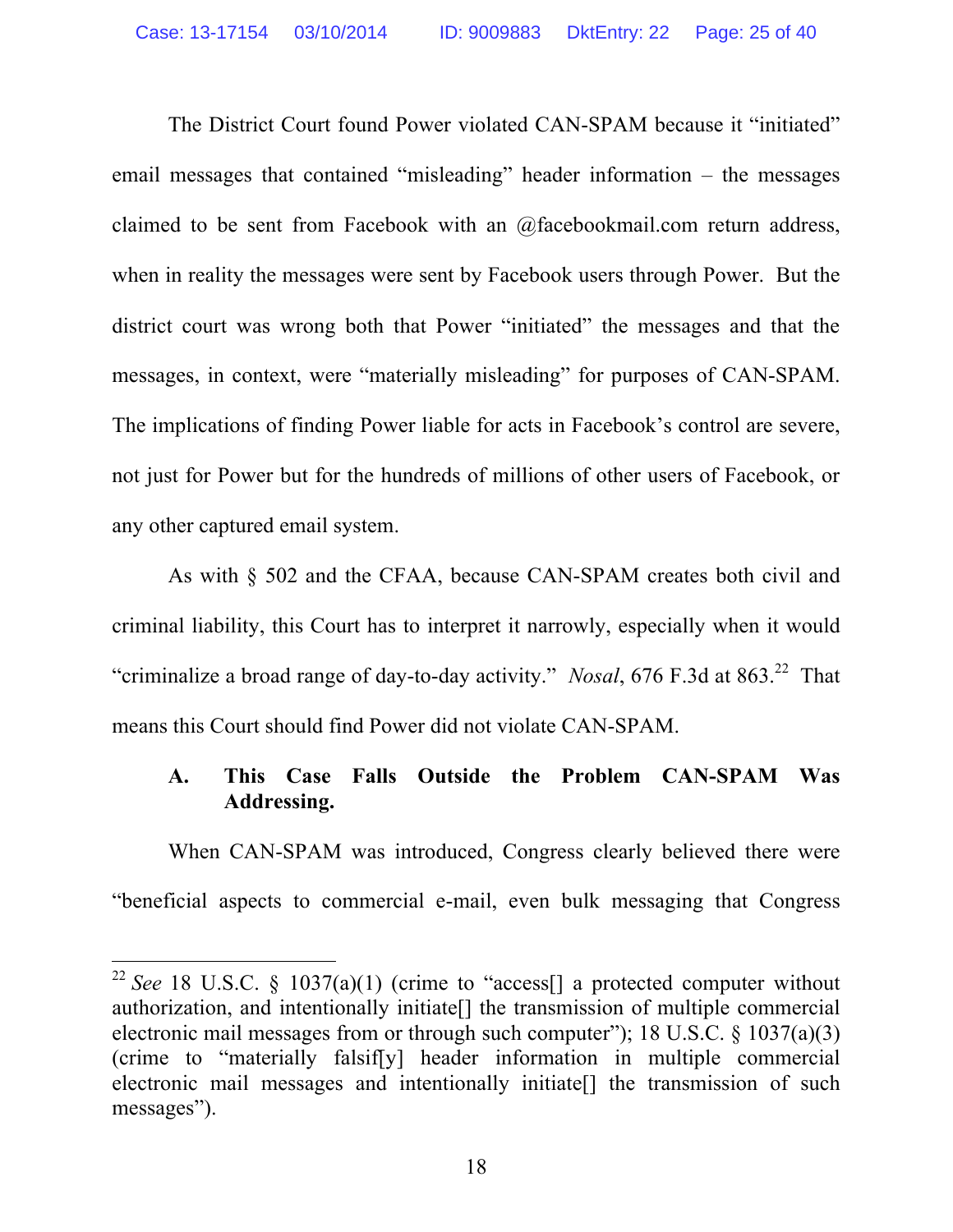wanted to preserve, if not promote." *Gordon v. Virtumundo, Inc.*, 575 F. 3d 1040,

1049 (9th Cir. 2009). CAN-SPAM itself acknowledges email is an

extremely important and popular means of communication, relied on by millions of Americans on a daily basis for personal and commercial purposes. Its low cost and global reach make it extremely convenient and efficient, and offer unique opportunities for the development and growth of frictionless commerce.

15 U.S.C. § 7701(a)(1); *see also* S. Rep. No. 108-102, at 2 (2003), *reprinted in* 2004 U.S.C.C.A.N. 2348, 2349 ("Unlike direct mail delivered through the post office to consumers, [e-mail] can reach millions of individuals at little to no cost and almost instantaneously.").

Congress also recognized that unsolicited "spam" emails were a growing problem, "a favored mechanism of those who seek to defraud consumers and make a living by preying on unsuspecting e-mail users and those new to the Internet," as well as bombard unsuspecting users with "objectionable" content like pornography. 2004 U.S.C.C.A.N. at 2349. These types of messages presented a risk of "exposure and sharing of sensitive personal information over the Internet, and credit card or identity theft." *Id.* at 2352. Congress worried that spam could be "used to lure unwary users to websites that contain viruses, spyware, or other malicious computer code." *Id.* It identified the problem as a "few hundred" big spammers or "kingpins" sending deceptive and misleading spam messages. *See, e.g.,* 149 Cong. Rec. S13012-01 (Oct. 22, 2003) (statement of Sen. Wyden)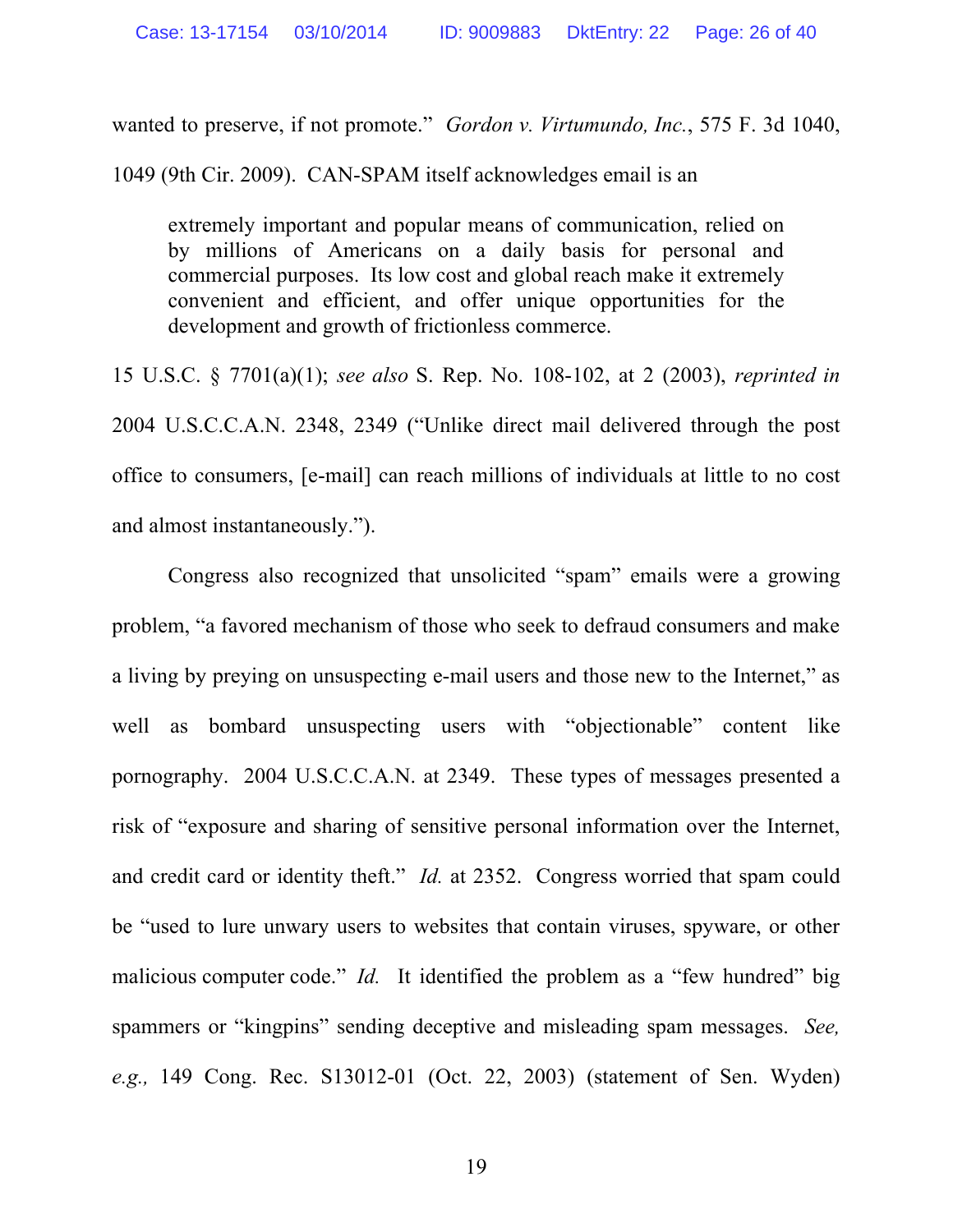(referring to "kingpin" and "big-time spammers" as source of the problem); *id.* (statement of Sen. Schumer) ("the good news is that since we know that a large amount of spam comes from a small amount of people, we can get after these few people").

Congress was especially concerned consumers would not know where spam was coming from or how to make it stop. The Senate Report noted

the inconvenience and intrusiveness to consumers of large volumes of spam are exacerbated by the fact that, in many instances, the senders of spam purposefully disguise the source or content of the e-mail by falsifying or including misleading information in the e-mail's [header] lines. Thus, the recipient is left with no effective ability to manage the inflow of spam…because he or she cannot often tell without opening the individual messages who is sending the messages or what they contain.

2004 U.S.C.C.A.N. at 2350. It cautioned "most consumers do not have any way to dependably contact the senders to instruct them to take the recipient off their mailing lists." *Id.* Congress also worried about spammers disguising their identity to mask the true source of the messages. *See* 149 Cong. Rec. H12186-02 (Nov. 21, 2003) (statement of Mr. Dingell) (CAN-SPAM "prohibits false and misleading transmission information so that marketers cannot hide their identity"); 149 Cong. Rec. S5175-01 (statement of Mr. Wyden) (April 10, 2003) (CAN-SPAM "would prohibit the use of falsified or deceptive headers or subject lines, so that consumers will be able to identify the true source of the message.").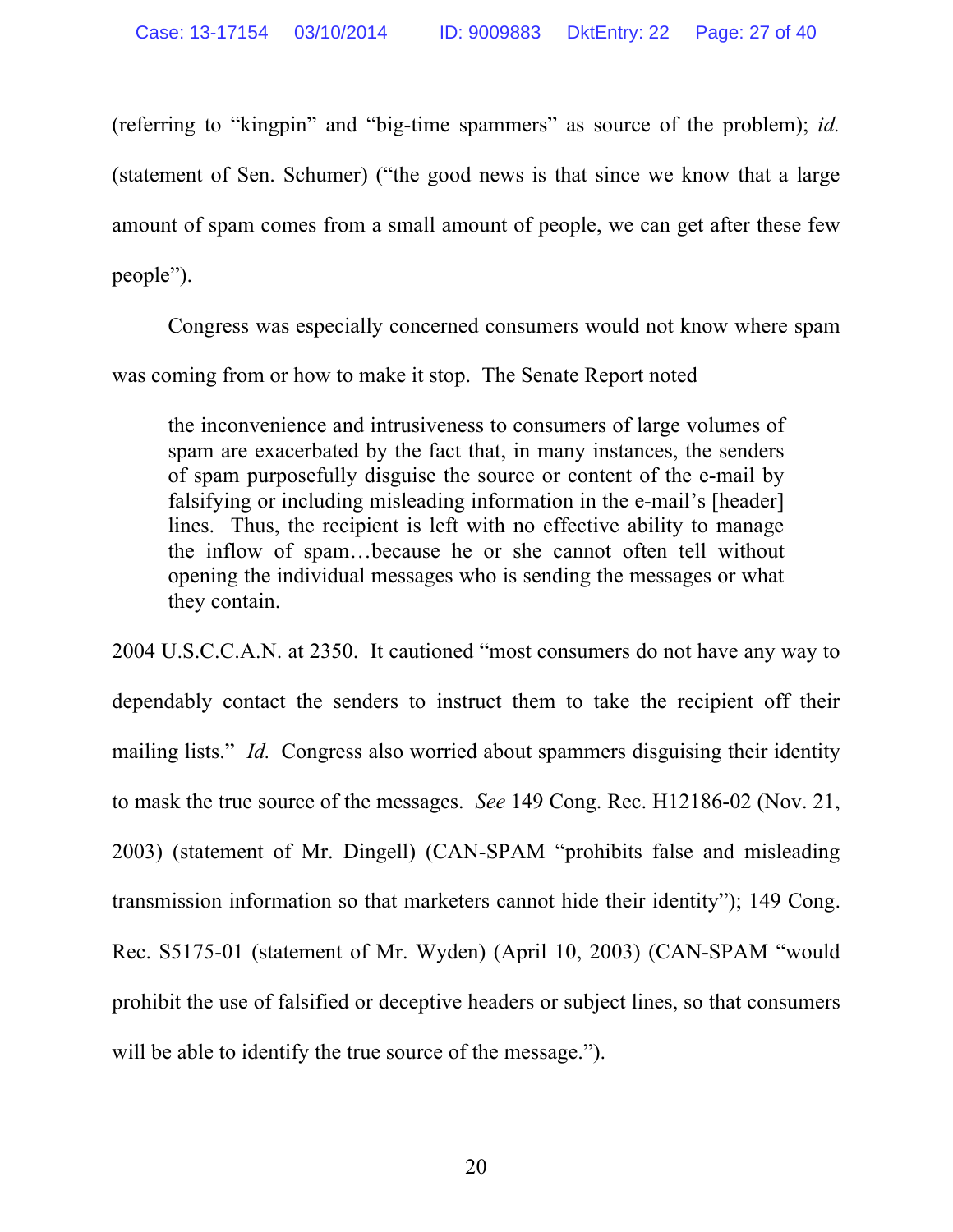This legislative history shows what CAN-SPAM was truly aimed at: deceptive and fraudulent email practices foisted upon unsuspecting users. The stringent criminal and civil penalties in CAN-SPAM demonstrate the extent to which Congress was aimed at clearly bad actors and intentional efforts taken to hide the origin of messages.

But that is not what happened here. These messages were not deceptive. Facebook users utilizing Power's service made a conscious choice to send Event invitations to other Facebook users and the messages themselves were clear that they were promoting Power's service. This sort of viral marketing is not what CAN-SPAM was intended to punish.

## **B. Facebook Sufficiently "Initiated" the Messages for Purposes of CAN-SPAM.**

Ultimately, CAN-SPAM did not "ban spam outright, but rather provides a code of conduct to regulate commercial e-mail messaging practices." *Gordon*, 575 F.3d at 1048. Relevant here, it is unlawful for a person "to initiate the transmission, to a protected computer, of a commercial electronic mail message" that contains "header information that is materially false or materially misleading." 15 U.S.C. § 7704(a)(1). "Header information" means "the source, destination, and routing information attached to an electronic mail message, including the originating domain name and originating electronic mail address, and any other information that appears in the line identifying, or purporting to identify, a person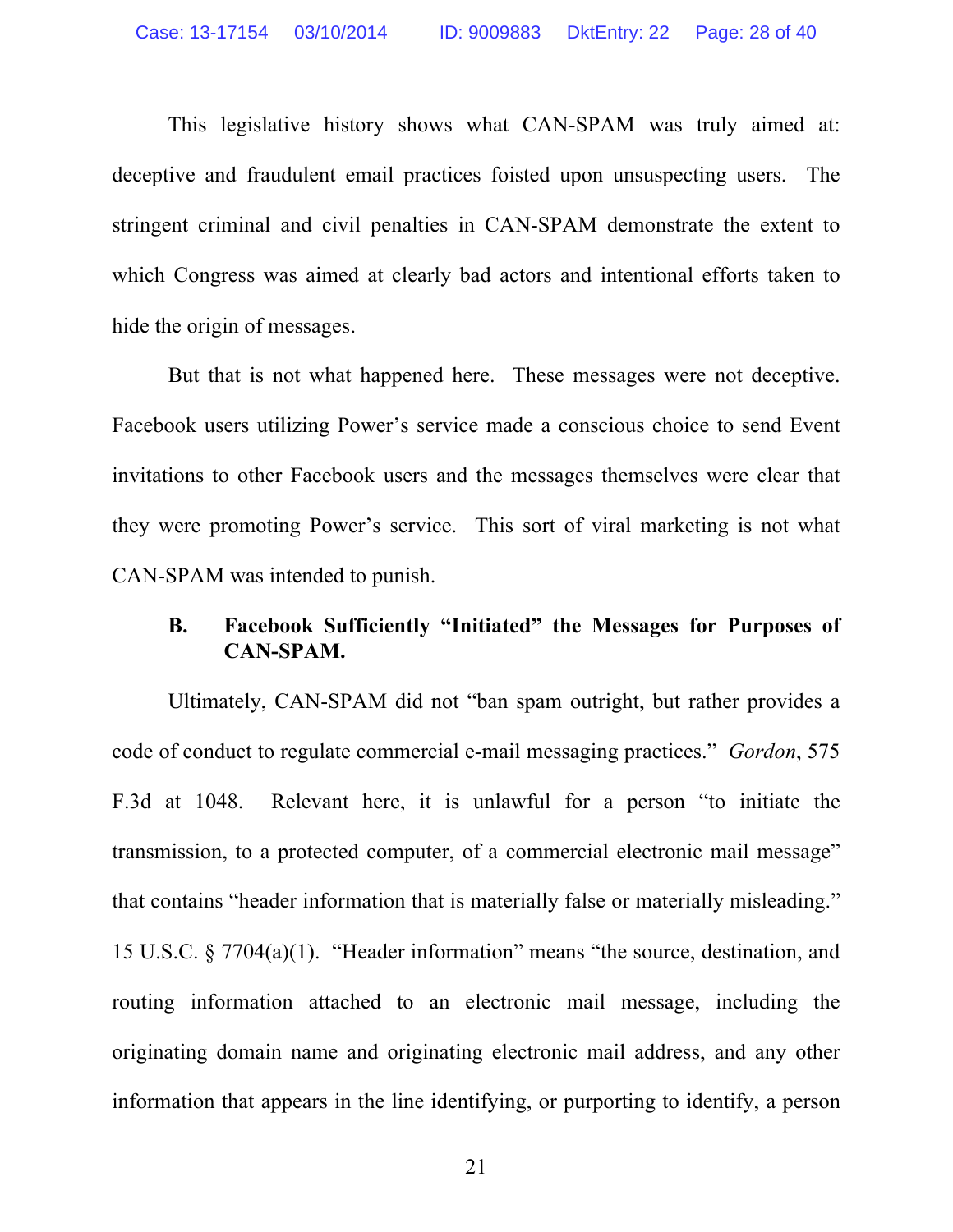initiating the message." 15 U.S.C. § 7702(8). But as long as the "from" line "accurately identifies any person who initiated the message," the message will not be "materially false or misleading" under CAN-SPAM. 15 U.S.C. § 7704(a)(1)(B).

Implicit in CAN-SPAM's obligations is that the person who "initiates" the message will have control over the header, the subject heading and the inclusion of identifiers, opt-outs and return addresses. "Initiate" means "to originate or transmit such message or to procure the origination or transmission of such message." 15 U.S.C. § 7702(9). The person who "initiates" a commercial email cannot use materially misleading header information, 15 U.S.C. § 7704(a)(1), use a deceptive subject heading, 15 U.S.C. § 7704(a)(2), omit a return email address, 15 U.S.C. § 7704(a)(3), or fail to include a clear identification that the message is an advertisement, provide an opportunity to opt-out of the mailing and list a physical address of the sender. 15 U.S.C. § 7704(a)(5); *see generally Gordon*, 575 F.3d at 1048. If the message sender could not control these features, CAN-SPAM liability would not deter anyone with the threat of statutory damages or criminal liability.

The District Court found Power "initiated" a commercial email with "materially false or materially misleading" header information when it sent the Event invitations as part of its marketing campaign to get users to sign up to Power's service. 1-ER 55-59. Although the messages were authorized by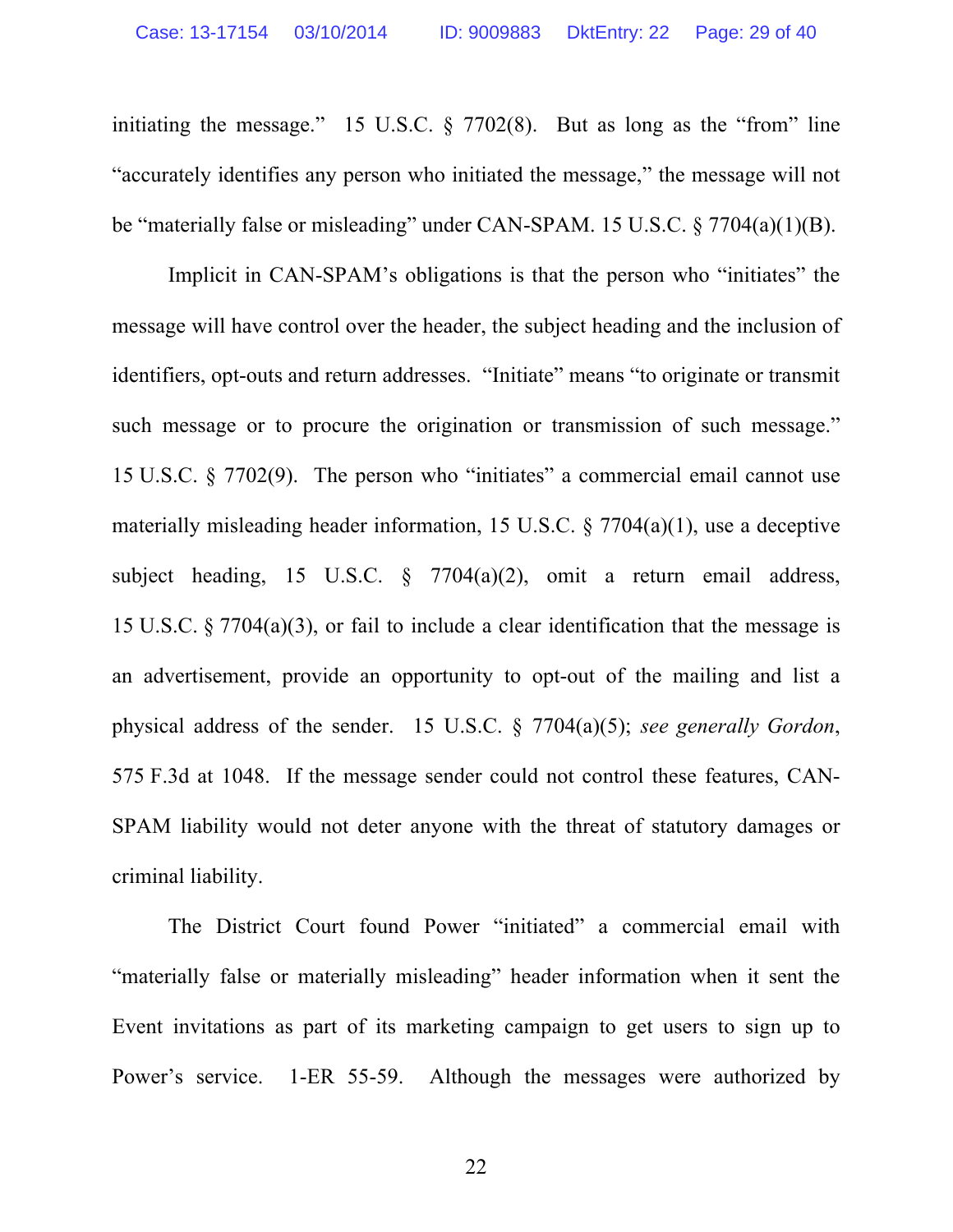Facebook's users and sent from Facebook's own server, it found Power had nonetheless "initiated" the messages because it intentionally caused Facebook's servers to send the messages and encouraged used to send the messages by offering a \$100 reward to those who got a certain number of friends signed up. *Id.* at 56-57.

More than one person can "initiate" a message for purposes of CAN-SPAM. *See* 15 U.S.C. § 7702(9). The Senate Report provides an example: "if one company hires another to handle the tasks of composing, addressing, and coordinating the sending of a marketing appeal, both companies could be considered to have initiated the message–one for procuring the origination of the message; the other for actually originating it." 2004 U.S.C.C.A.N. at 2360. But a company "that merely engages in routine conveyance, such as an ISP that simply plays a technical role in transmitting or routing a message and is not involved in coordinating the recipient addresses for the marketing appeal, shall not be considered to have initiated the message." *Id.*

Facebook plays more than a mere technical role here and is properly considered an "initiator" of the messages. Due entirely to Facebook's own design of its Event and messaging systems, the portions of the messages that allegedly violate CAN-SPAM are set by Facebook and not controlled by Power at all. As noted above, Facebook controls the From and Subject lines, requires the text to be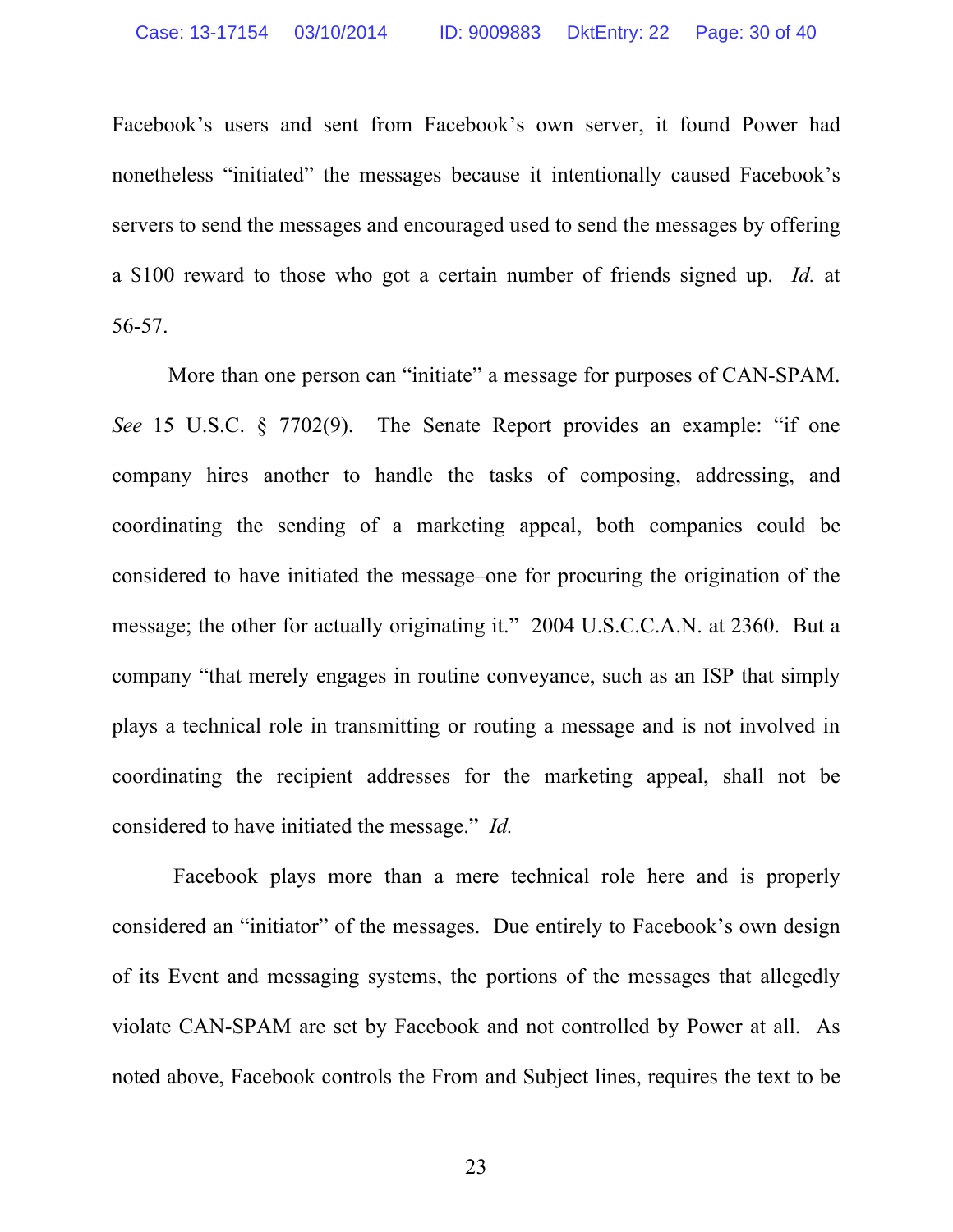signed "The Facebook Team," and includes links to its own system—not the user—for opt-out purposes. Ultimately, that means Facebook has sufficiently "initiated" the messages for purposes of CAN-SPAM.

Because the messages "accurately identifies any person who initiated the message" – specifically Facebook – they cannot be "materially false or materially misleading" under CAN-SPAM. *See* 15 U.S.C. § 7704(a)(1)(B).

### **C. There Are Significant Questions of Fact About Whether the Messages Were "Materially Misleading."**

Even if this Court disagrees that Facebook "initiated" the messages, they were not "materially misleading". The District Court found the messages were "misleading" as to who initiated them because although Power "initiated" the message, they came from an @facebookmail.com address and did not contain any return address that would allow a recipient to respond to Power directly. 1-ER 57- 58. Notably it nowhere addressed whether the messages were "*materially* misleading," the relevant CAN-SPAM standard. 15 U.S.C. § 7704(a)(1) (emphasis added). Although the text of the messages had information about Power, the District Court believed this was irrelevant since the presence of a misleading header is itself enough to prove a CAN-SPAM violation. 1-ER 58. But the District Court was wrong; the reference to Power in the text of the messages was relevant to determining whether the messages were "materially misleading."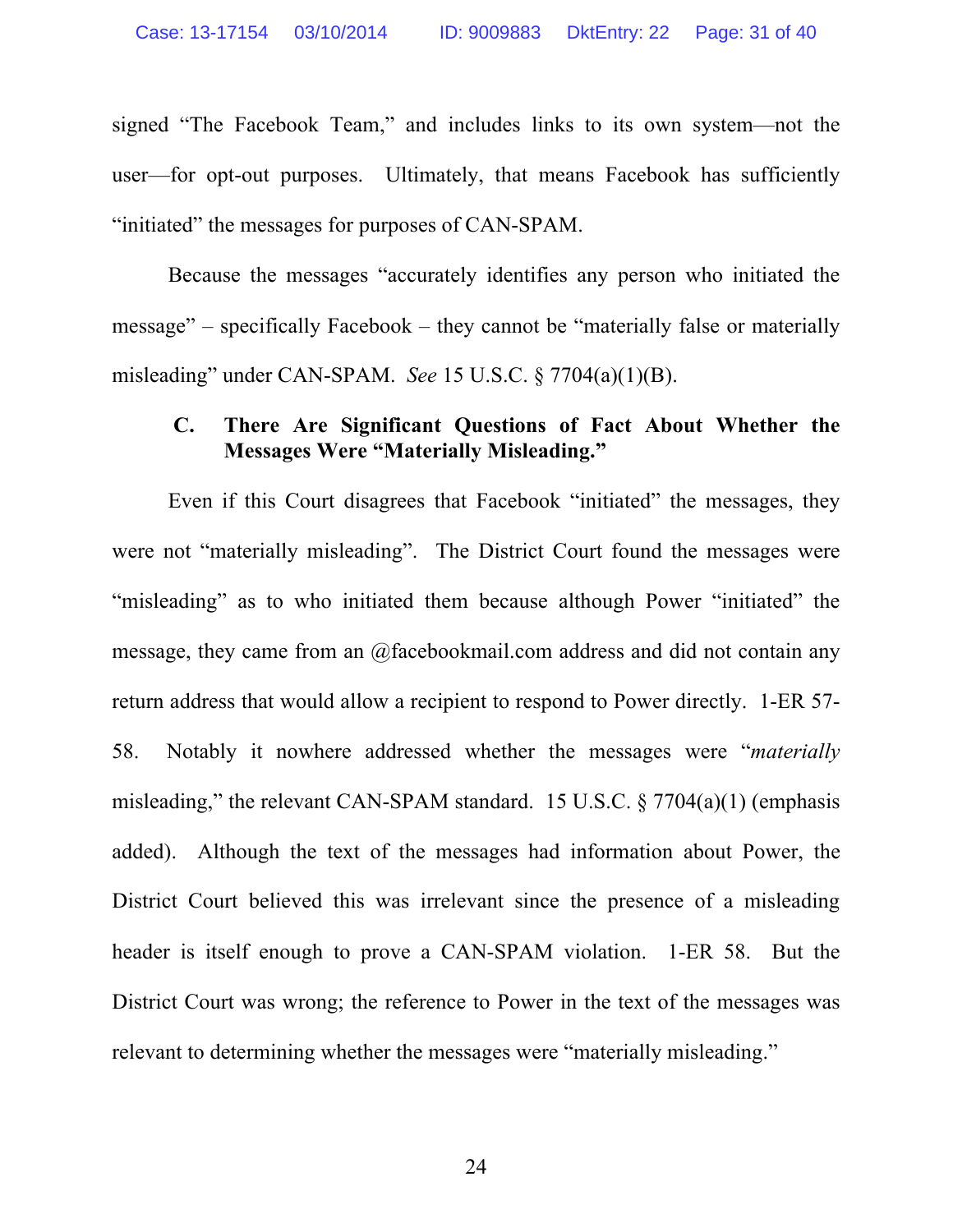CAN-SPAM does not define the words "material" or "misleading" but the phrases are common ones in federal law. When Congress "borrows terms of art in which are accumulated the legal tradition and meaning of centuries of practice" it knowingly adopts "the cluster of ideas that were attached to each borrowed word." *State of California ex rel. Lockyer v. F.E.R.C.*, 329 F.3d 700, 709, n. 7 (9th Cir. 2003).

For purposes of the crime of making a false statement under 18 U.S.C. § 1001, a statement is "material" if it has a "a natural tendency to influence, or [be] capable of influencing, the decision of the decisionmaking body to which it was addressed." *United States v. Gaudin*, 515 U.S. 506, 509 (1995). The statement must "under some set of foreseeable circumstances, *significantly affect* an action." *United States v. Ladum*, 141 F.3d 1328, 1335 (9th Cir. 1998) (quotations omitted) (emphasis added). Similarly, for securities fraud, "materiality" requires a "substantial likelihood that the disclosure of the omitted fact" would have "*significantly altered* the 'total mix' of information made available." *Basic, Inc. v. Levinson*, 485 U.S. 224, 231-32 (1988) (quotations omitted) (emphasis added).

To be "misleading," a statement must "lead in a wrong direction or into a mistaken belief." *United States v. Watkins*, 278 F.3d 961, 967 (9th Cir. 2002) (quoting Webster's New International Dictionary 1444 (3d ed. 1963) (quotations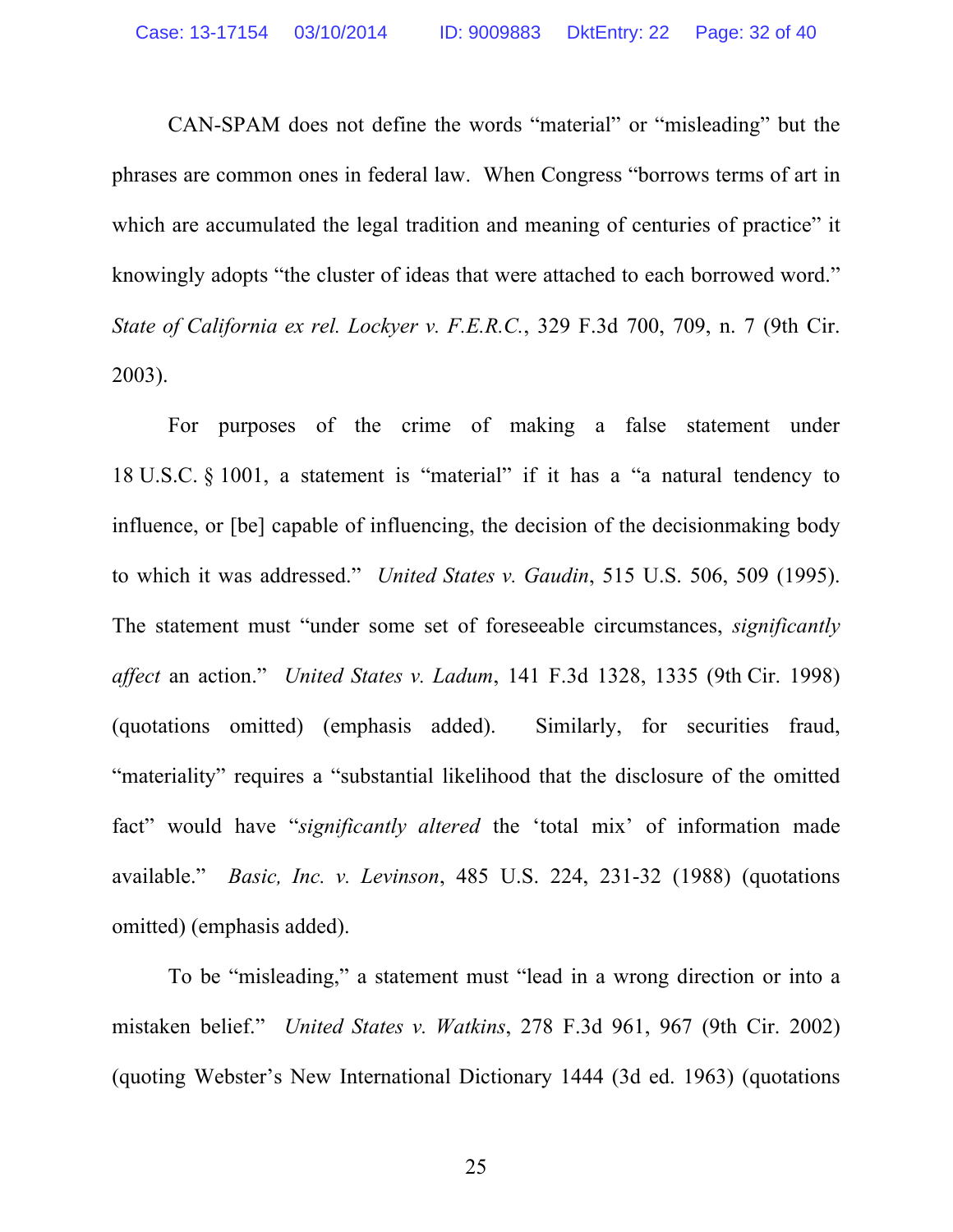omitted)). To "mislead" generally requires "materiality" as well because one "cannot 'intend to mislead' another by means of a misrepresentation without having an expectation that the recipient would actually or reasonably rely on it." *Watkins*, 278 F.3d at 966; *see also Brody v. Transitional Hospitals Corp.*, 280 F.3d 997, 1006 (9th Cir. 2002) ("misleading" for purposes of securities law requires "an impression of a state of affairs that differs in a *material* way from the one that actually exists.") (emphasis added).

In short, trivial misrepresentations that do not create a false impression with the person that something is one way when it really is another is necessary for a header to be "materially misleading" for purposes of CAN-SPAM. While CAN-SPAM does not define "materiality," it does note misleading header information includes information that impairs the ability "to identify, locate, or respond to a person who initiated the electronic mail message or to investigate the alleged violation, or the ability of a recipient of the message to respond to a person who initiated the electronic message." 15 U.S.C.  $\S 7704(a)(6)$ . That is consistent with the aim of CAN-SPAM: ensuring consumers could determine who is sending deceptive and offensive emails.

Judged under these stringent standards, the messages sent by Power are not "materially misleading." The messages had clear sources: the user who sent the message and Facebook who acted as the intermediary. In the one area of the Event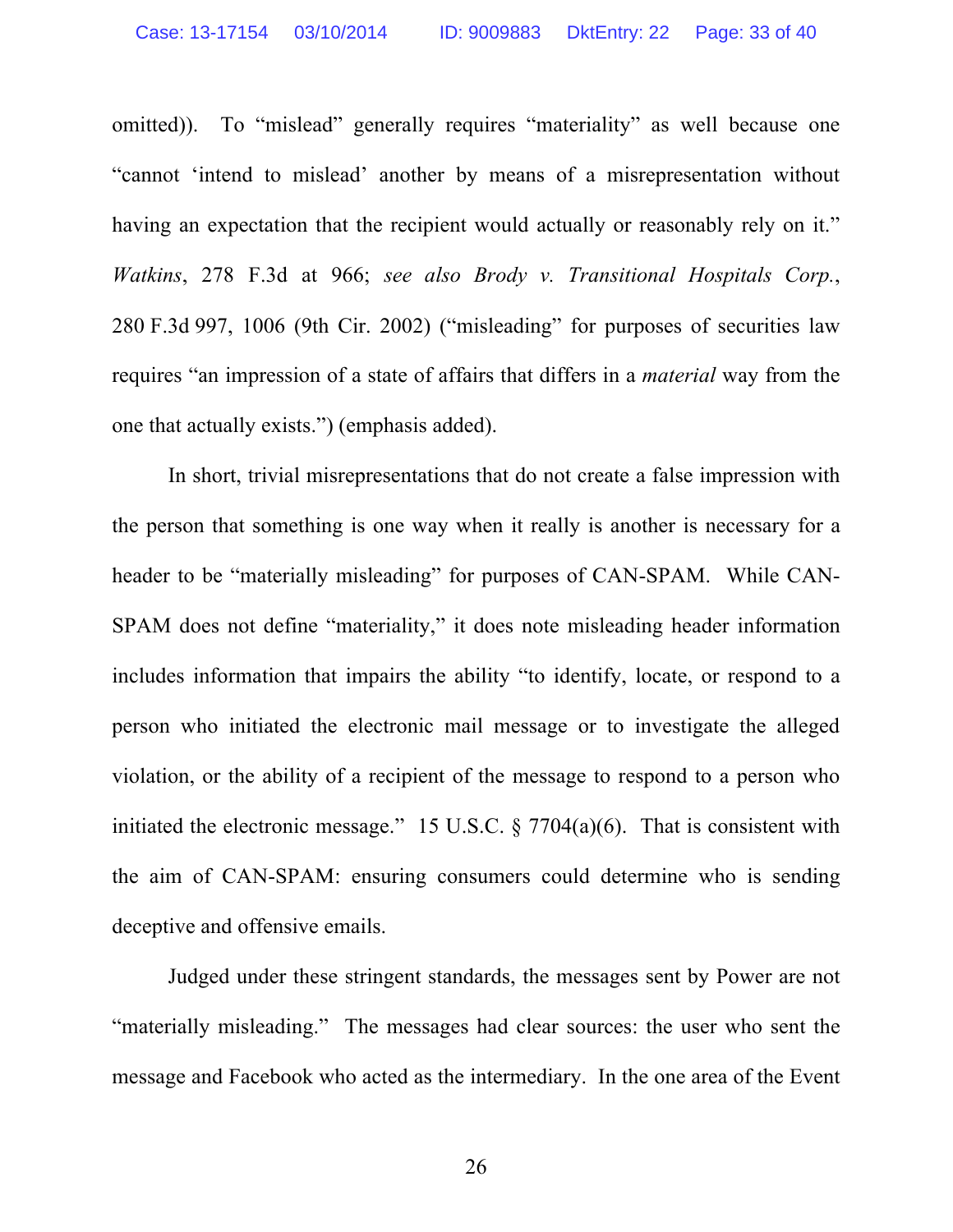invitation Power could control, it clearly identified itself as the "host of the event and the event location." 1-ER 56. A recipient has a clear path to make the messages stop by following the links at the bottom of the messages to opt out through Facebook's internal system. Or the recipient of an unwanted invitation could ask their friend not to send further invitations. In other words, far from being a spammer "purposefully disguising" itself from detection, Power took every practical step available under Facebook's system to identify itself. Unsurprisingly, there was no evidence that any Facebook user felt mislead by these specific invitations. 1-ER 31, 53.

The Fourth Circuit in *Omega World Travel, Inc. v. Mummagraphics, Inc.*, 469 F.3d 348 (4th Cir. 2006) considered and rejected a similar claim to the one brought by Facebook here. An ISP brought suit against a travel agency for inaccuracies in commercial emails sent by Cruise.com, a website that sold cruise vacations. 469 F.3d at 350-51. The ISP claimed the message headers were "materially false or materially misleading" because they incorrectly identified the originating email server and the messages appeared to come from a nonfunctional email address. *Id.* at 357.

The Fourth Circuit agreed with the district court that these inaccuracies did not create CAN-SPAM liability because the messages "were chock full of methods to 'identify, locate, or respond to' the sender or to 'investigate [an] alleged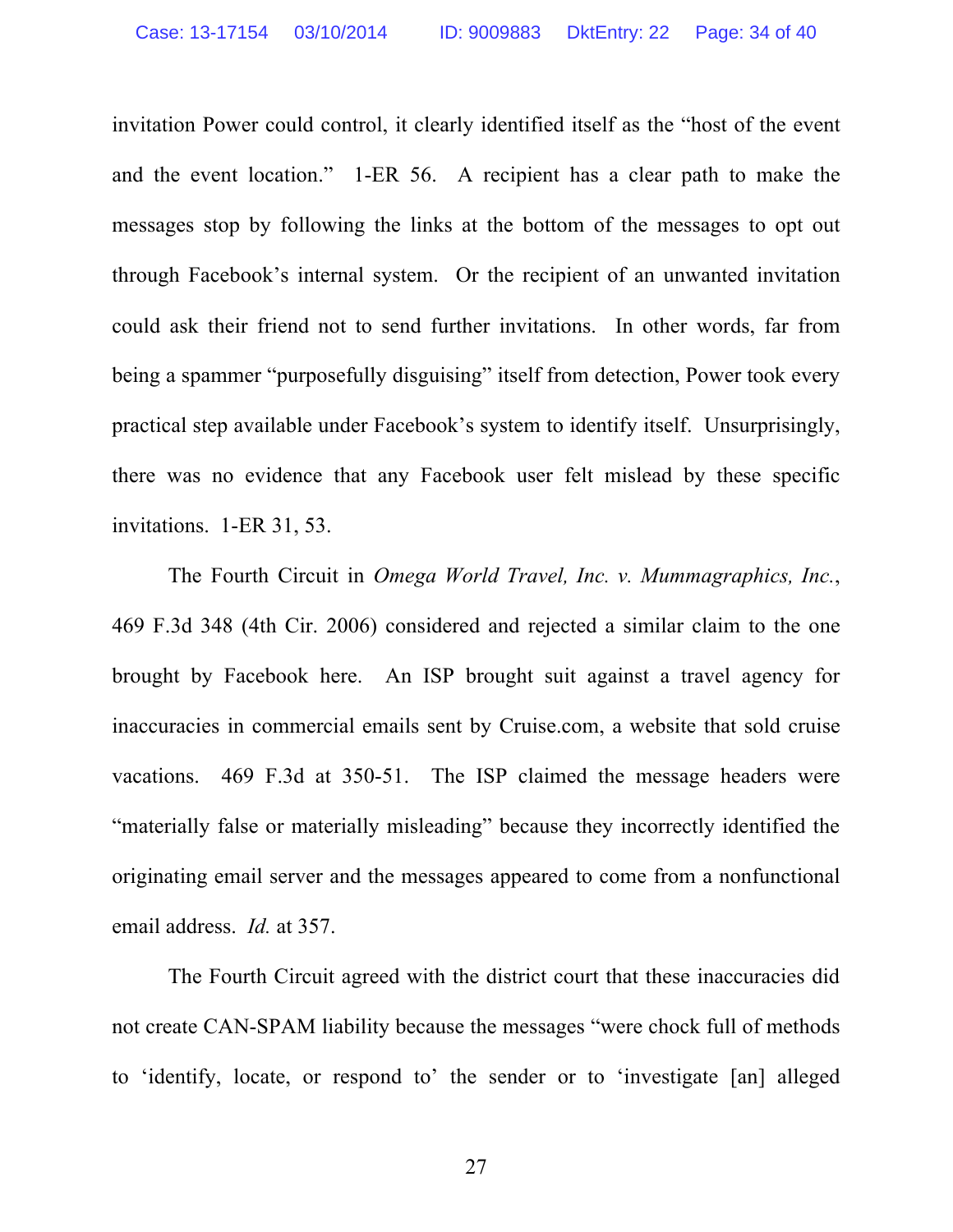violation' of [CAN-SPAM]." *Id.* (quoting 15 U.S.C. 7704(a)(6)). The messages referenced Cruise.com and its website, which was no surprise because the whole point of the advertisements was "to induce recipients to contact Cruise.com to book the cruises that the messages advertised." *Id.* at 358. The court believed that finding "the alleged inaccuracies in a message containing so many valid identifiers could be described as 'materially false or materially misleading,'" under CAN-SPAM would make the materiality requirement "meaningless." *Id.*

Similarly here, the messages were not "materially misleading." The messages clearly identified all three entities involved with the message: the individual user inviting their friend, Facebook as an intermediary and Power as the "host" of the Event. Like Cruise.com, in order for Power's promotion to work and gain attention and new users, Power would necessarily need to highlight its services. Unlike the true spammers CAN-SPAM was intended to go after – "kingpins" hiding their identity in order to defraud and cheat email recipients – Power wanted Facebook users to know its product existed. Most importantly, there was no evidence that anyone complained to Facebook about the specific messages.

Contrary to the District Court's belief, the fact the messages contained information clearly identifying Power was relevant for determining whether Power violated CAN-SPAM.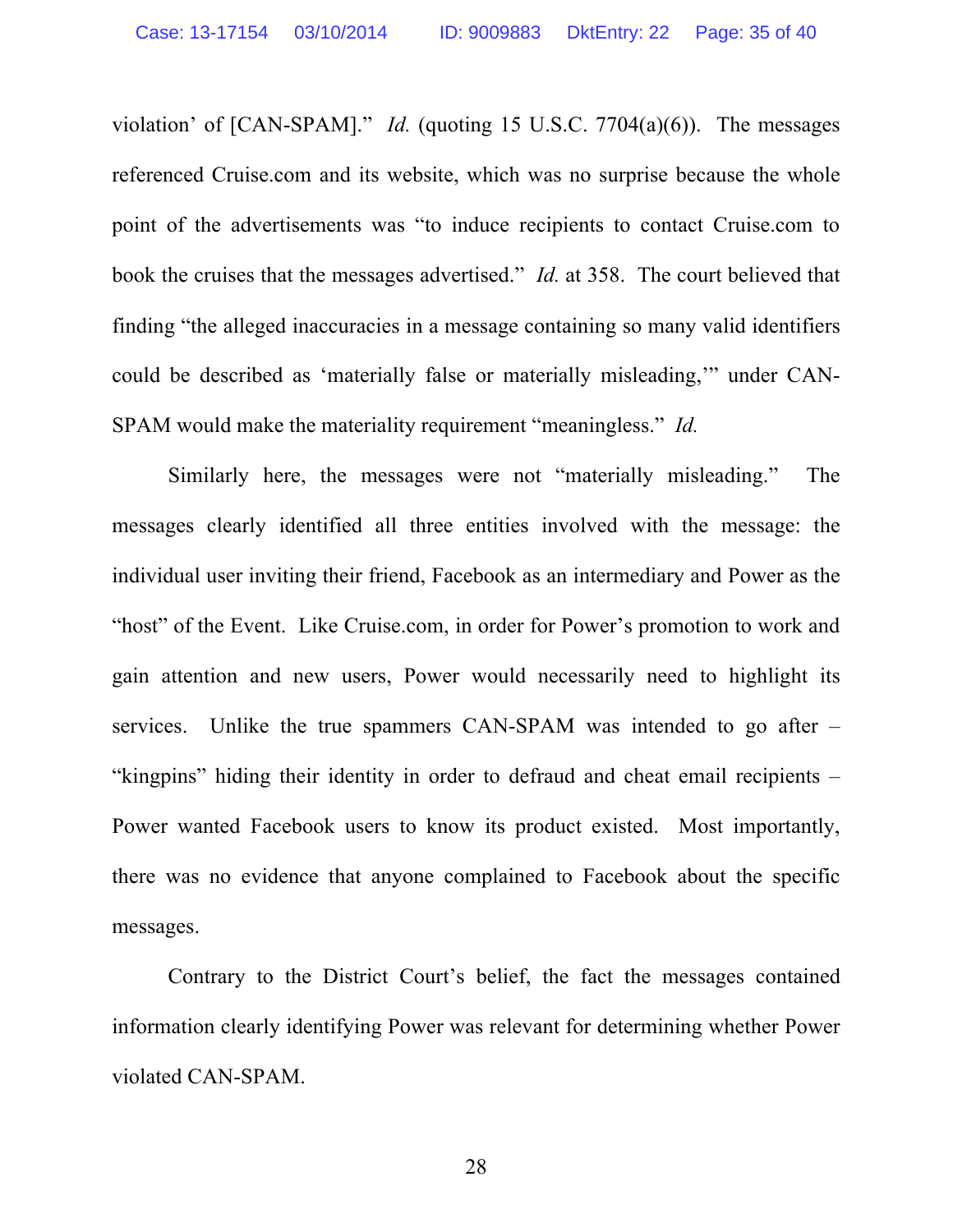## **D. All Retailers and Individual Users Who Send Commercial Messages Through Facebook are in Violation of CAN-SPAM Under This Theory of Liability.**

Given the way Facebook implemented its messaging system, a company that uses Facebook's Event system to send a commercial invitation will always be "initiating" a message with a "misleading" header for purposes of CAN-SPAM because although the message will be sent by someone else, it will return an @facebookmail.com address and contain links to Facebook's system, not the company's. Given Facebook's success at recruiting companies to advertise on its site and reach out to the company's enormous user base, Facebook's selective use of CAN-SPAM to pursue Power appears to be motivated by, at best, annoyance with Power, and at worst, purely anti-competitive purposes. But there is no limit on Facebook's ability to use the threat of CAN-SPAM liability on users it disfavors for any reason it chooses.

More problematic is the fact the District Court's decision means that individual users who compose Event invitation are in violation of CAN-SPAM. After all, it was the individual user who truly "initiated" the Event invitation by clicking on a link, choosing which of his friends should be sent an invitation, and then clicking "send." The District Court even suggested the users were "initiators" of the messages too. 1-ER 56-57. The end result is that ordinary and everyday uses of Facebook and other forms of social media can easily run afoul of CAN-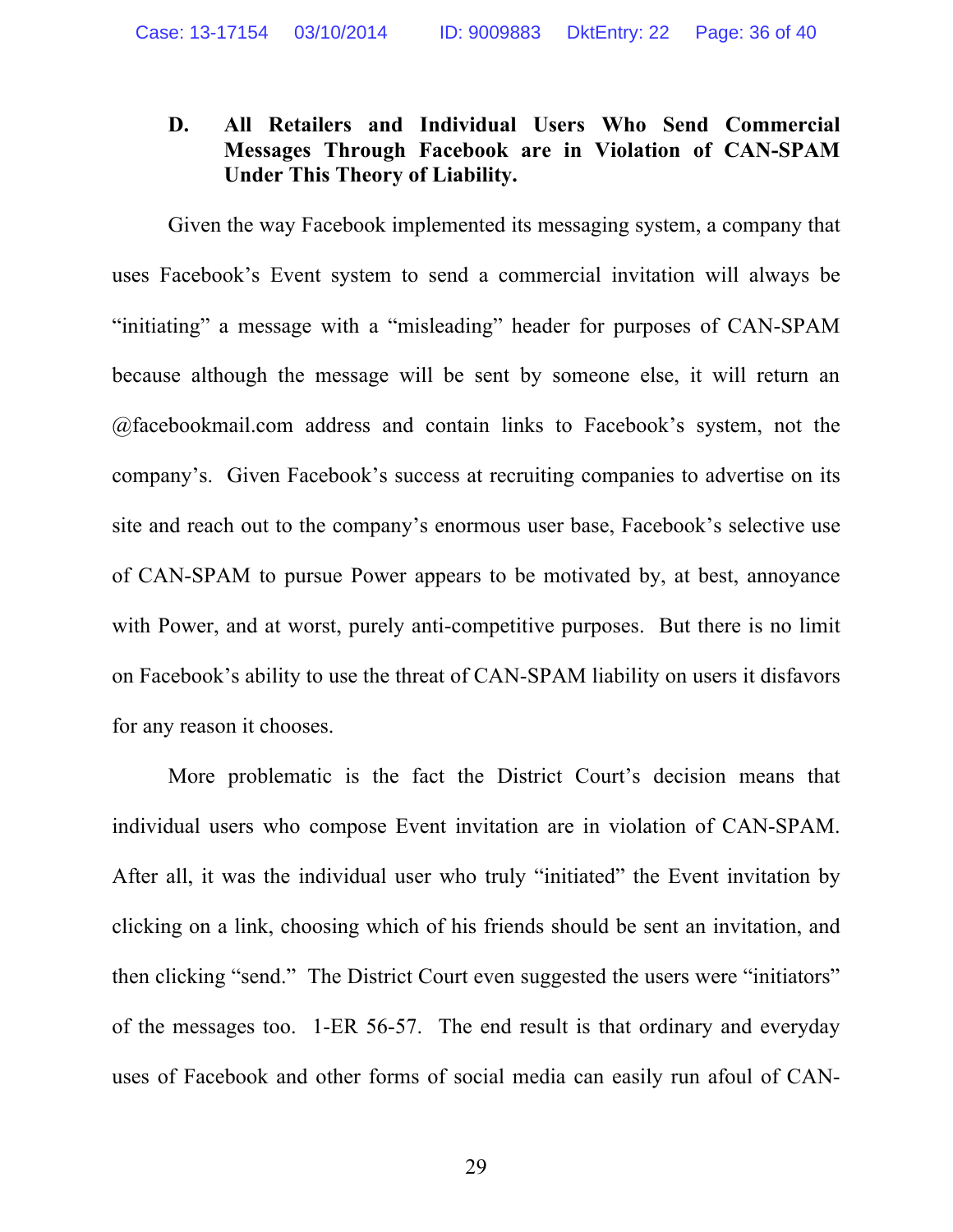SPAM by simply "inviting" one's friends to enjoy third party commercial products, services or promotions.

For example, say a local band wants to use Facebook's Events feature to publicize a show with a small cover charge, and band members invite their Facebook friends. Given the way Facebook's Event system works, the Event invitation will look like it came from Facebook, contain an @facebookmail.com return address and opt-out links corresponding to Facebook. The District Court's CAN-SPAM theory means this user "initiated" a message with a misleading header despite the fact she cannot control the header. That user is now liable under CAN-SPAM for \$100 in statutory damages for each friend she invites to the show. It is not just Facebook; the District Court's decision enables any developer of a captive messaging system to design its messaging system to ensure messages do not comply with CAN-SPAM and then threaten to sue commercial users it disfavors or competes against.

Courts must avoid "interpretations of a statute which would produce absurd results." *Griffin v. Oceanic Contractors, Inc.*, 458 U.S. 564, 575 (1982). *Nosal* already warned about interpreting computer crime laws in ways that "criminalize a broad range of day-to-day activity." *Nosal*, 676 F.3d at 863. The theory of CAN-SPAM liability here should be rejected and this Court should reverse the summary judgment finding in favor of Facebook.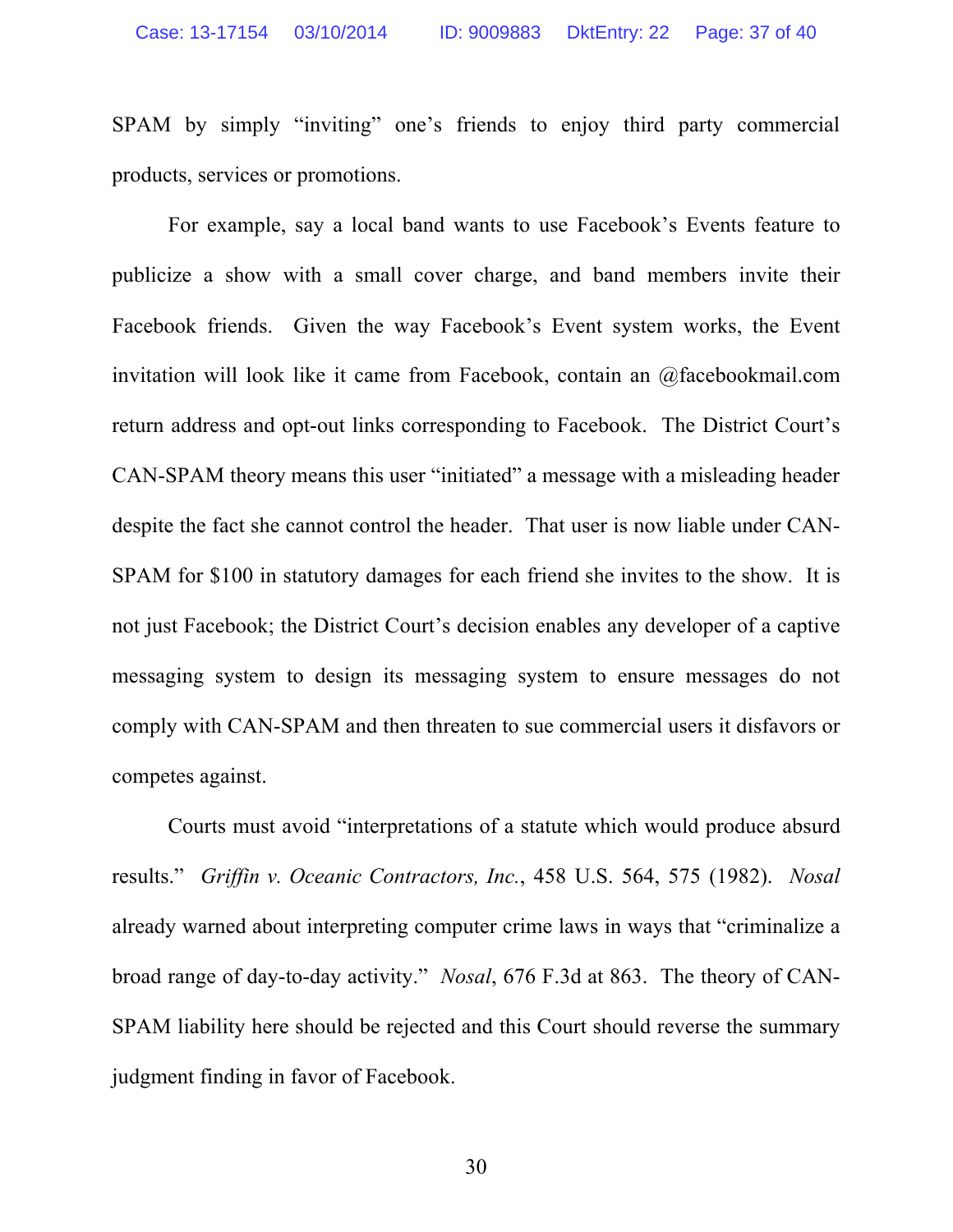## **CONCLUSION**

For the reasons stated above, this Court should reverse the District Court's grant of summary judgment to Facebook.

Dated: March 10, 2014 By: */s/ Hanni M. Fakhoury* Hanni M. Fakhoury Cindy A. Cohn ELECTRONIC FRONTIER FOUNDATION 815 Eddy Street San Francisco, CA 94109 Telephone: (415) 436-9333 Facsimile: (415) 436-9993 hanni@eff.org

> *Attorneys for Amicus Curiae Electronic Frontier Foundation*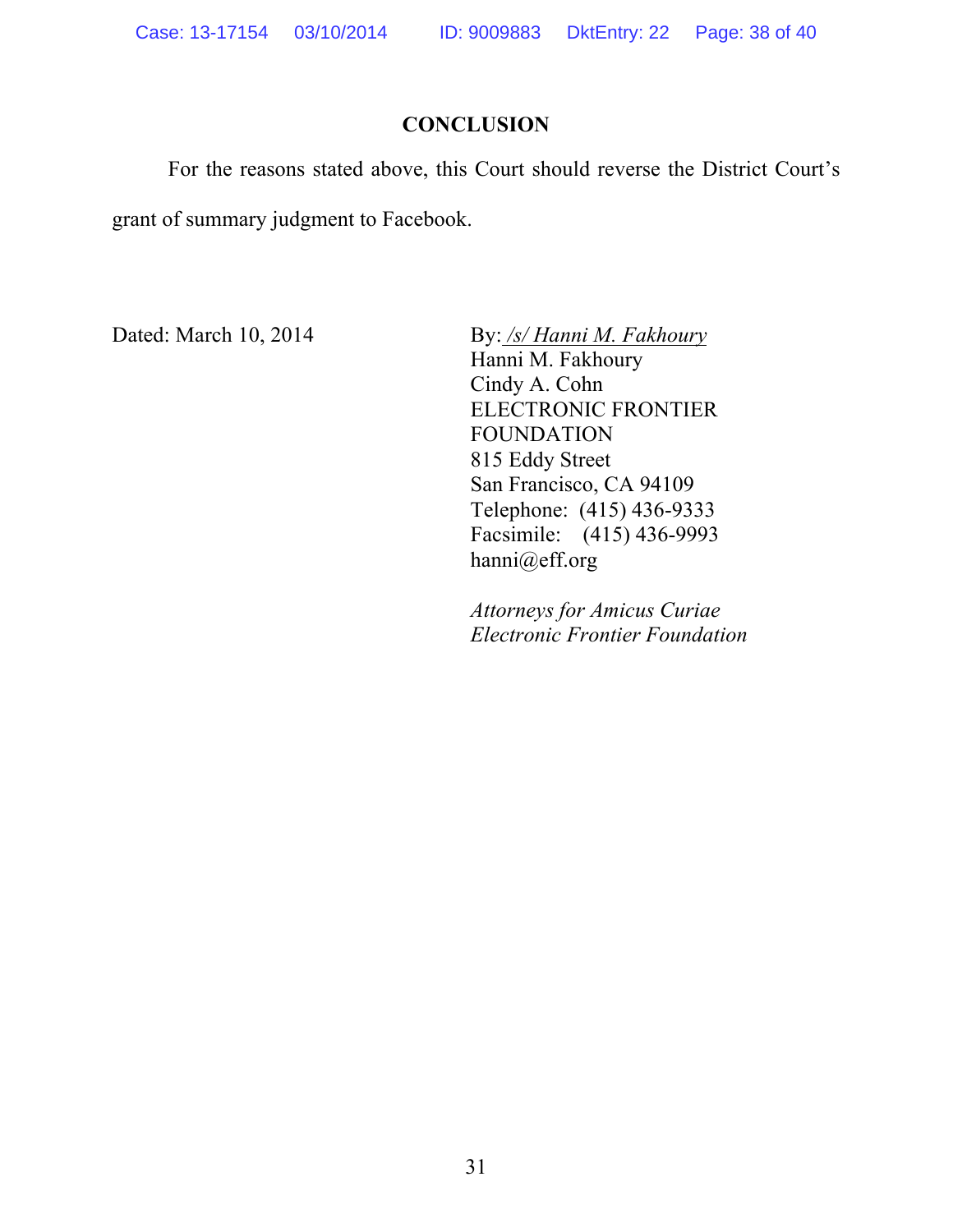## **CERTIFICATE OF COMPLIANCE WITH TYPE-VOLUME LIMITATION, TYPEFACE REQUIREMENTS AND TYPE STYLE REQUIREMENTS PURSUANT TO FED. R. APP. P. 32(a)(7)(C)**

Pursuant to Fed. R. App. P.  $32(a)(7)(C)$ , I certify as follows:

1. This Brief of Amicus Curiae In Support Of Defendant-Appellant complies with the type-volume limitation of Fed. R. App. P.  $32(a)(7)(B)$  because this brief contains 6,984 words, excluding the parts of the brief exempted by Fed. R. App. P.  $32(a)(7)(B)(iii)$ ; and

2. This brief complies with the typeface requirements of Fed. R. App. P. 32(a)(5) and the type style requirements of Fed. R. App. P. 32(a)(6) because this brief has been prepared in a proportionally spaced typeface using Microsoft Word 2011, the word processing system used to prepare the brief, in 14 point font in Times New Roman font.

Dated: March 10, 2014 By: */s/ Hanni M. Fakhoury* Hanni M. Fakhoury ELECTRONIC FRONTIER FOUNDATION 815 Eddy Street San Francisco, CA 94109 Telephone: (415) 436-9333 Facsimile: (415) 436-9993 hanni@eff.org

> *Attorneys for Amicus Curiae Electronic Frontier Foundation*